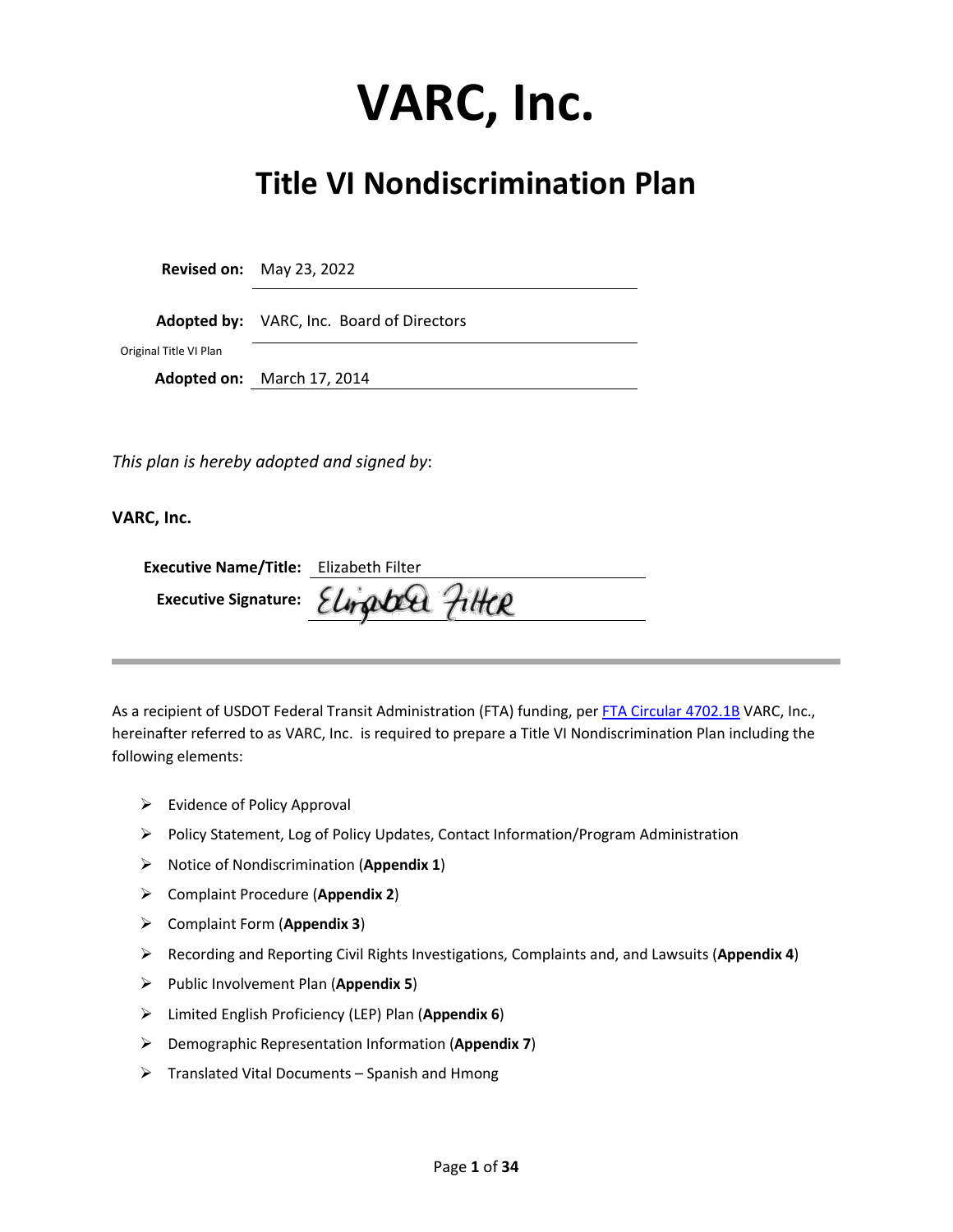## **Policy Statement**

VARC, Inc. is committed to ensuring that no person is excluded from participation in, denied the benefits of, or otherwise subjected to discrimination on the basis of race, color, national origin, disability, sex, age, religion, income status or limited English proficiency (LEP) in any and all programs, activities or services administered by VARC, Inc. in accordance with Title VI of the Civil Rights Act of [1](#page-1-0)964<sup>1</sup> and related nondiscrimination authorities.

**VARC, Inc.** receives federal funding to provide transportation service in Juneau, Richland, Sauk, Monroe, La Crosse, and Vernon counties to purchase vehicles to provide rides to elderly and disabled individuals. Information is available at[: https://www.varcinc.com](https://www.varcinc.com/)

## **Policy Updates – Activity Log**

l

VARC, Inc. will review its policy on an annual basis to determine if modifications are necessary. The table below outlines the Title VI Plan reviews/revisions made by VARC, Inc.

| Date                  | <b>Activity</b><br>(Review/Update/Addendum/<br><b>Adoption/Distribution)</b>                                                                                                           | <b>Person</b><br><b>Responsible</b>                                  | <b>Notes</b> |
|-----------------------|----------------------------------------------------------------------------------------------------------------------------------------------------------------------------------------|----------------------------------------------------------------------|--------------|
| May 23, 2022          | Updated Title VI Plan per WisDOT requirement.<br>Revisions included updated Complaint Form,<br>updated LEP Plan and Minority Representation<br>Information with current US Census data | <b>Travis Boylen</b><br><b>Elizabeth Filter</b><br>Tia Getter-Skrede |              |
| September 14,<br>2016 | Update Title VI Plan - Limited English Proficiency &<br><b>Accommodation Policy</b>                                                                                                    | Tia Getter-Skrede                                                    |              |
| March 17, 2014        | Develop Title VI Plan                                                                                                                                                                  | Seth Young-<br>Campbell                                              |              |
|                       |                                                                                                                                                                                        |                                                                      |              |
|                       |                                                                                                                                                                                        |                                                                      |              |
|                       |                                                                                                                                                                                        |                                                                      |              |

<span id="page-1-0"></span><sup>1</sup> **Title VI of the Civil Rights Act of 1964** states "No person in the United Sates shall, on the grounds of race, color or national origin, be excluded from, participation in, denied the benefits of, or be subjected to discrimination under any program or activity receiving Federal financial assistance." - [Title 42 USC Section 2000d](https://www.justice.gov/crt/fcs/TitleVI-Overview)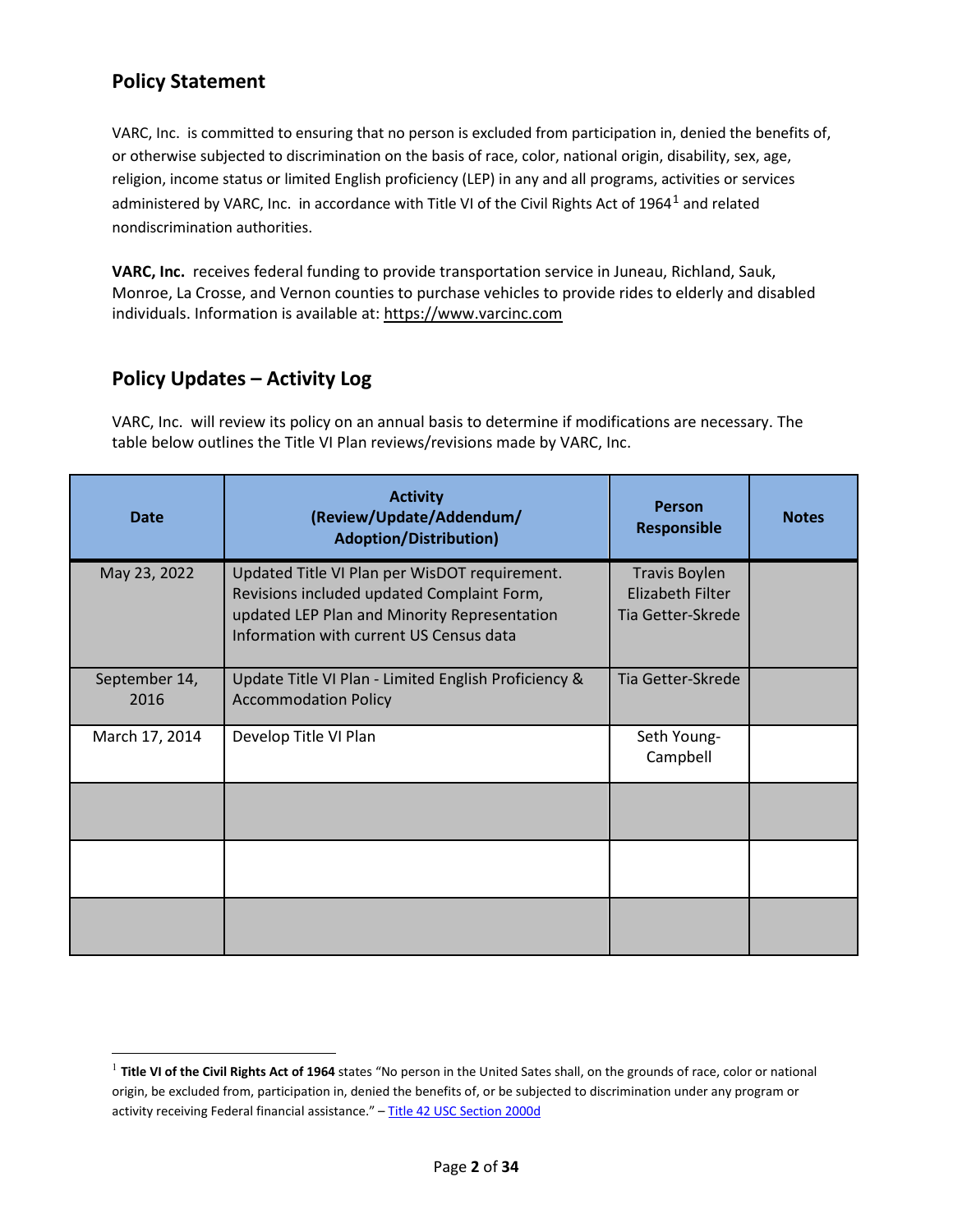## **Contact Information/Program Administration**

#### Chief Executive

VARC, Inc.'s Chief Executive will ensure compliance with Title VI of the Civil Rights Act of 1964 (42 U.S.C. [2000d\)](https://www.justice.gov/crt/fcs/TitleVI-Overview) and the U.S. Department of Transportation implementing regulations.

| Name: Elizabeth Filter             |
|------------------------------------|
| <b>Email:</b> Emfilter@varcinc.com |
| <b>Phone: 608-637-3934</b>         |

#### Civil Rights Coordinator

VARC, Inc.'s assigned Civil Rights Coordinator ensures Title VI/Nondiscrimination and LEP compliance in accordance with VARC, Inc.'s federally funded transportation activities. The Civil Rights Coordinator has other duties and responsibilities in addition to Title VI/Nondiscrimination and LEP compliance. This position has a direct reporting relationship and access to VARC, Inc.'s Chief Executive.

| Name: Tia Getter Skrede                   |
|-------------------------------------------|
| <b>Email:</b>   Tgetterskrede@varcinc.com |
| <b>Phone: 608-637-3934</b>                |

The Civil Rights Coordinator is responsible for initiating, monitoring, and ensuring compliance of VARC, Inc.'s nondiscrimination requirements, including the following activities:

- $\checkmark$  Program Administration
	- o Ensure compliance with federal Title VI/Nondiscrimination and LEP requirements
	- o Develop and implement VARC, Inc.'s Title VI/Nondiscrimination and LEP Plan
	- $\circ$  Update and maintain Title VI/Nondiscrimination and LEP program policies and procedures
- $\checkmark$  Complaints
	- o Review, track, investigate and close Title VI/Nondiscrimination and LEP complaints
- $\checkmark$  Employee Training
	- o Educate staff on Title VI/Nondiscrimination and LEP requirements and procedures
- $\checkmark$  Reporting
	- o Prepare and submit Title VI/Nondiscrimination reports per state and federal regulations
- $\checkmark$  Public Dissemination
	- o Notify the public of VARC, Inc. 's Nondiscrimination requirements via VARC, Inc. 's public area, on its website, in vehicles, etc.
- $\checkmark$  Oversight
	- o Ensure contractors, lessees and volunteers adhere to Title VI/Nondiscrimination and LEP requirements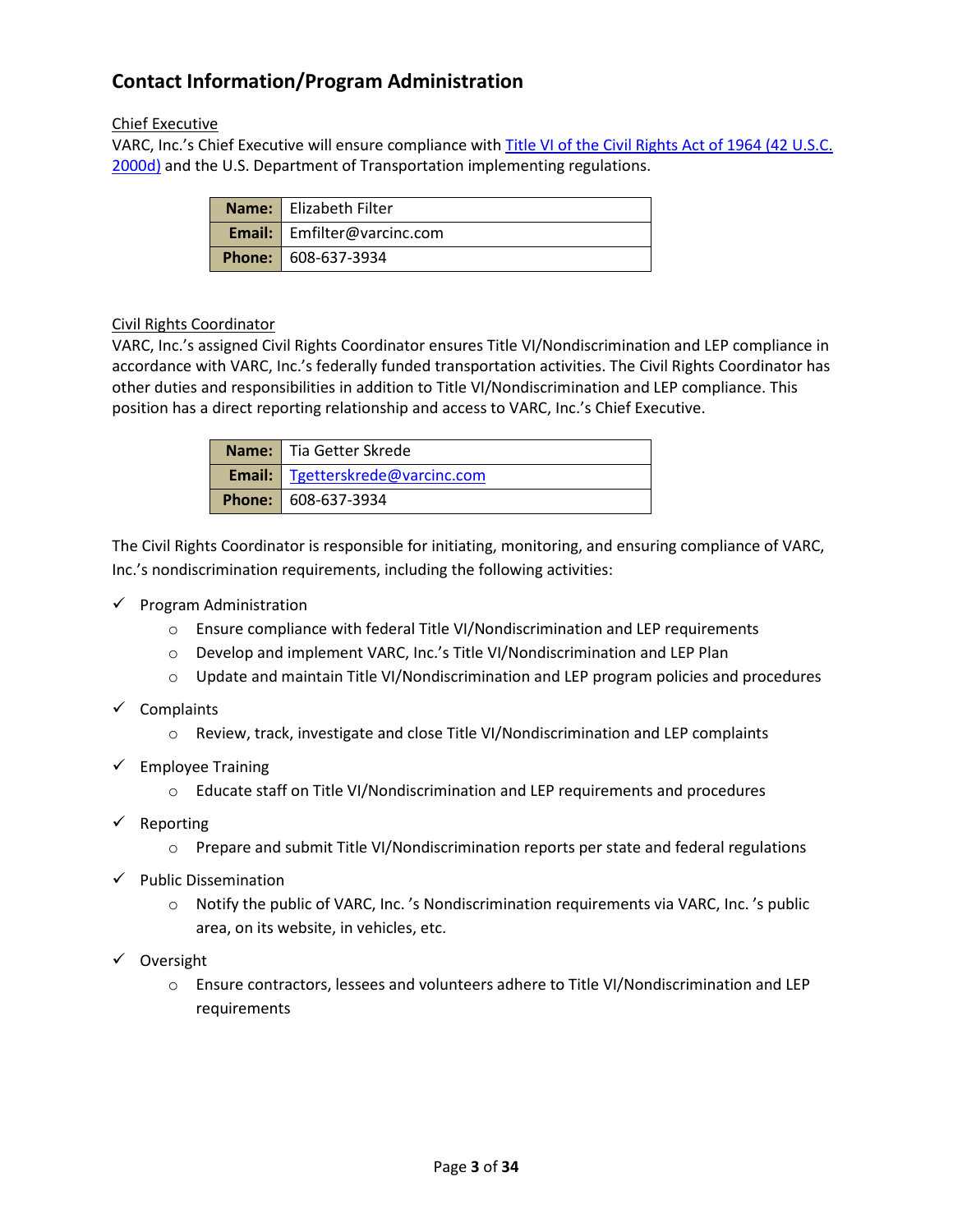## **Notice of Nondiscrimination**

[FTA Title VI Circular 4702.1B](https://www.transit.dot.gov/sites/fta.dot.gov/files/docs/FTA_Title_VI_FINAL.pdf) requires VARC, Inc. as a recipient of federal financial assistance to notify the public of its obligations under U.S. DOT Title VI regulations and the protections against discrimination afforded to them by Title VI.

Title VI regulations require VARC, Inc. to inform the public of their rights under Title VI by posting a *Notice of Nondiscrimination*. The *Notice of Nondiscrimination* should be posted in the following locations: agency website, public areas of the agency office, and as applicable, inside vehicles, rider guides/schedules, and transit shelters/facilities.

The public notice must include a statement of nondiscrimination, information on how to request additional information about the agency's Title VI obligations, including information on how to file a complaint, the location of the complaint form, etc., and information on how to request Title VI information in another language.

**VARC, Inc.'s** *Notice of Nondiscrimination* is provided in the following locations:

- $\checkmark$  Agency website [https://www.varcinc.com](https://www.varcinc.com/)
- $\checkmark$  Agency office Reception Desk
- $\checkmark$  Inside transportation vans and buses.

On English versions of the *Notice of Nondiscrimination*, a sentence is included in Spanish and Hmong to contact VARC, Inc. at 608-637-3934 if additional information is needed in another language.

To view a copy of VARC, Inc.'s *Notice of Nondiscrimination*, please see **Appendix 1**. A copy of **Appendix 1** translated in Spanish and Hmong is attached to the back of this plan.

## **Complaint Procedure and Complaint Form**

VARC, Inc., as a recipient of federal financial assistance must develop a procedure for investigating, tracking, and resolving Title VI/Nondiscrimination and LEP complaints and make the procedures available to the public upon request.

Any person, group or firm that believes they've been discriminated against on the basis of race, color, national origin, disability, sex, age, religion, income status or limited English proficiency (LEP) by VARC, Inc. may file a civil rights complaint.

#### Scope of Civil Rights Complaints

The scope of civil rights complaints covers all internal and external VARC, Inc. activities. Adverse impacts resulting in civil rights complaints can arise from many sources including the delivery of programs and services, or advertising, bidding, and contracts.

Complaints can originate as a result of project and program impacts on individuals or groups. Examples include social and economic impacts such as access to programs, activities and services, failure to maintain facilities and vehicles, traffic, noise, air quality, and accidents.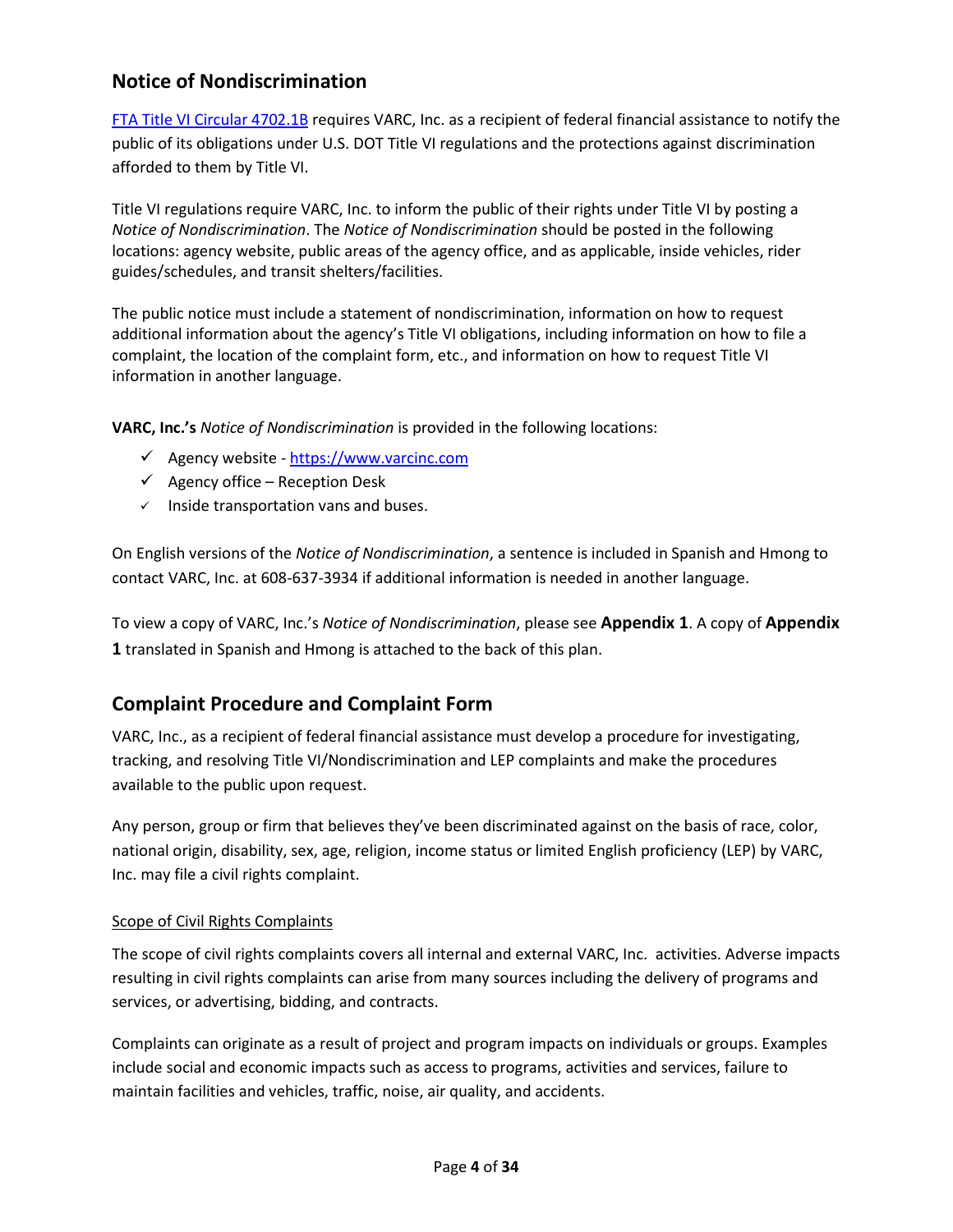Complaints can also originate from individuals or firms alleging inability to bid upon or obtain a contract with VARC, Inc. for the furnishing of goods and services. Examples include advertising for bid proposals; prequalification or qualification requirements; bid awards; selection of contractors, subcontractors, material and equipment suppliers, lessors, vendors, consultants, etc.

VARC, Inc.'s complaint procedure is shown in **Appendix 2** and made available in the following locations:

- Agency website, either as a reference in the *Notice of Nondiscrimination* or in its entirety
- $\checkmark$  Available by request in print format at all VARC location.

A copy of VARC, Inc.'s *Complaint Form* is shown in **Appendix 3**. A copy of **Appendices 2** and **3** translated in Spanish and Hmong are attached to the back of this plan.

#### Civil Rights Investigations

Recipients of federal financial assistance are required to maintain a list of any complaints alleging discrimination. The list shall include the date the civil rights complaint, investigation, or lawsuit was filed, a summary of the allegation(s), the status of the complaint, investigation, or lawsuit, actions taken by the recipient in response, and final findings related to the complaint, investigation, or lawsuit.

**Appendix 4** is VARC, Inc.'s procedure and tracking mechanism to investigate, track and resolve complaints.

Since the last update of this Title VI Nondiscrimination Plan, there has been no transportation related civil rights investigations, complaints, or lawsuits filed with VARC, Inc.

### **Public Involvement Plan**

Recipients of federal financial assistance are required to develop a public involvement plan that includes outreach strategies and participation techniques to engage the public including minority, low-income, and limited English proficient (LEP) populations, as well as a summary of outreach efforts made since the last Title VI Nondiscrimination Plan.

While traditional means of seeking public involvement may not reach all individuals, or might not allow for meaningful avenues of input, the intent of this effort is to take reasonable actions to provide opportunities for historically under-served populations to participate in transportation decision making efforts.

A copy of VARC, Inc.'s *Public Involvement Plan* is shown in **Appendix 5**.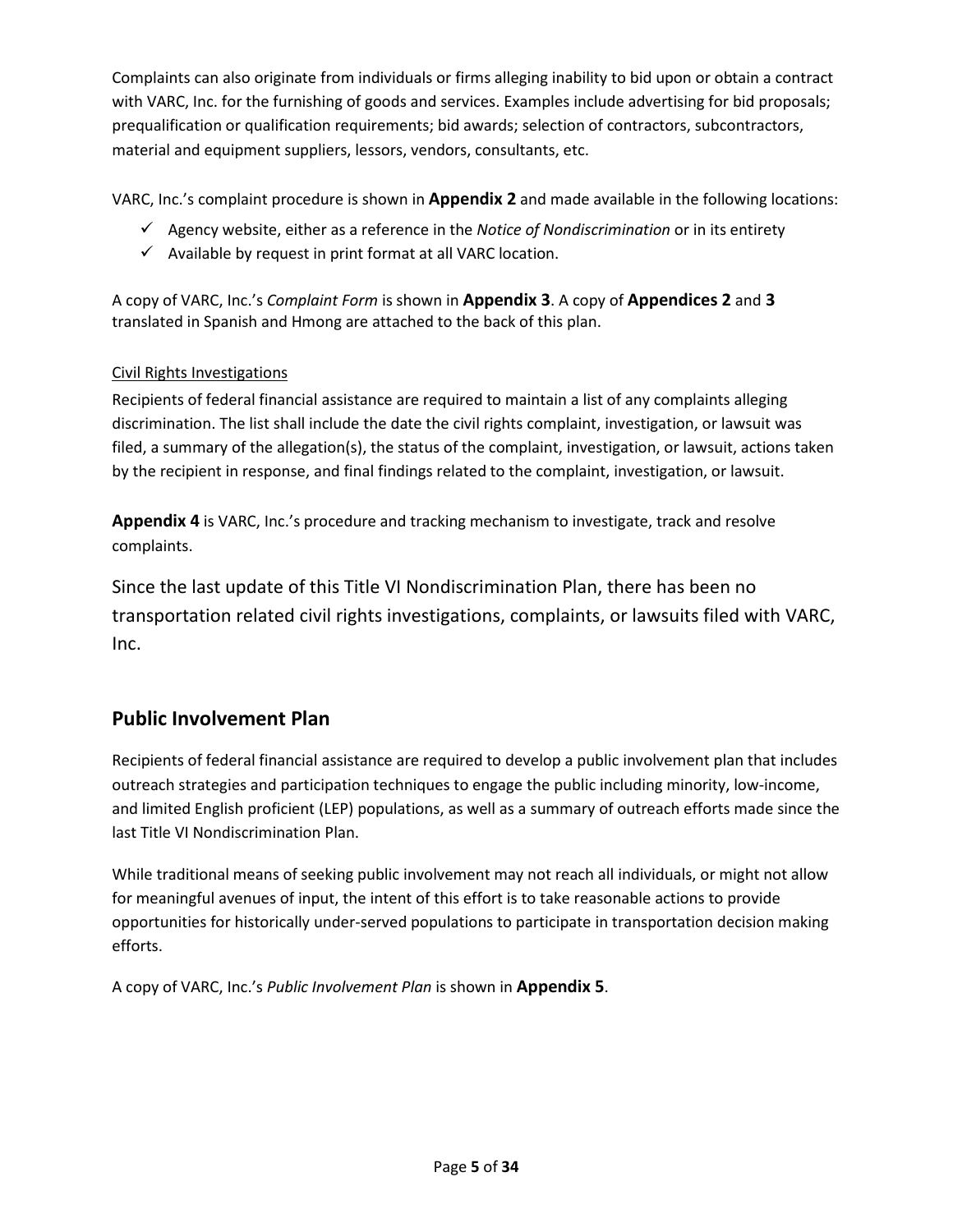## **Limited English Proficiency (LEP) Plan**

As a recipient of federal USDOT funding, VARC, Inc. is required under Title VI of the Civil Rights Act of [1964](https://www.justice.gov/crt/fcs/TitleVI) and [Executive Order 13166](https://www.justice.gov/crt/executive-order-13166) to develop and implement a plan to ensure accessibility to its programs and services for persons who are not proficient in the English Language.

A copy of VARC, Inc.'s *Limited English Proficiency (LEP) Plan* is shown in **Appendix 6**.

The LEP plan outlines the policies and procedures VARC, Inc. will use to address the needs of persons with limited English proficiency (LEP) that wish to participate in VARC, Inc.'s programs and services.

### **Demographic Representation Information**

VARC, Inc. understands that diverse representation on boards, councils, and committees help results in sound policy reflective of the needs of the entire population. [FTA Title VI Circular 4702.1B](https://www.transit.dot.gov/sites/fta.dot.gov/files/docs/FTA_Title_VI_FINAL.pdf) requires recipients which have transportation-related, non-elected boards, advisory council or committees, or similar bodies, to report membership of these committees broken down by race and include a description of efforts made to encourage the participation of minorities on these committees.

A copy of VARC, Inc.'s *Minority Representation Information* is shown in **Appendix 7**.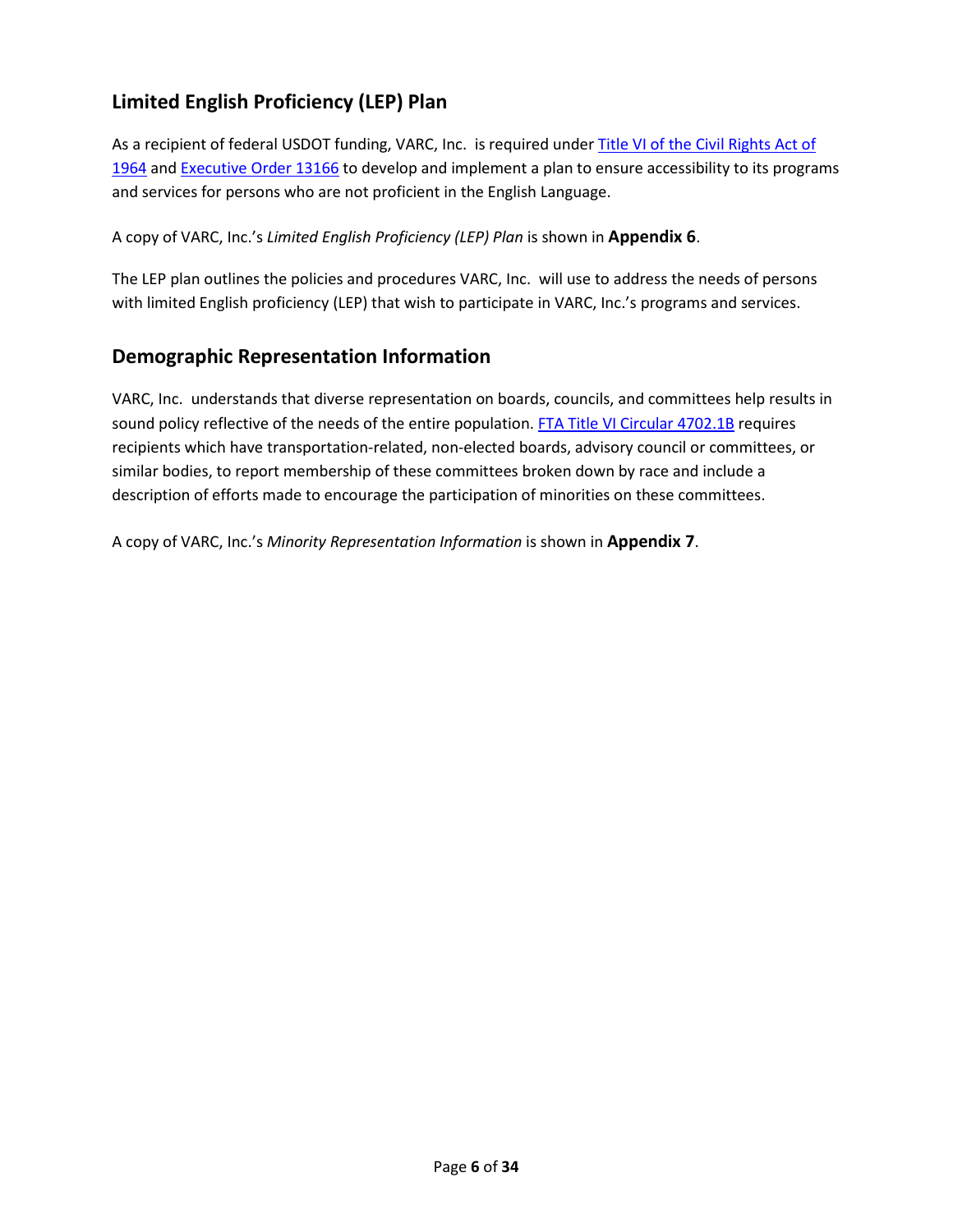## **Title VI - Notice of Nondiscrimination to the Public**

VARC, Inc.'s *Notice of Nondiscrimination* is as follows:

## **Notice of Nondiscrimination VARC, Inc.**  VARC, Inc. is committed to ensuring that no person is excluded from participation in, denied the benefits of, or otherwise subjected to discrimination on the basis of race, color, national origin, disability, sex, age, religion, income status or limited English proficiency (LEP) in any and all programs, activities or services administered by VARC, Inc. in accordance with Title VI of the Civil Rights Act of 1964 and related nondiscrimination authorities. Any person who believes they've been aggrieved by any unlawful discriminatory practice may file a complaint with VARC, Inc. For more information on VARC, Inc.'s civil rights program, and the procedures to file a complaint, contact 608-637-3934, (for hearing impaired, please use Wisconsin Relay 711 service); email humanresources@varcinc.com; or visit our administrative office at 1133 Nelson Parkway, Viroqua, WI 54665. For more information, visit [https://www.varcinc.com.](https://www.varcinc.com/)  $\checkmark$  A complainant may file a complaint directly with the Federal Transit Administration by filing a complaint with the Office of Civil Rights, Attention: Title VI Program Coordinator, East Building, 5<sup>th</sup> Floor-TCR, 1200 New Jersey Ave., SE Washington, DC, 20590. If information is needed in another language, contact 608-637-3934. Si se necesita informacion en otro idioma de contacto, 608-637-3934.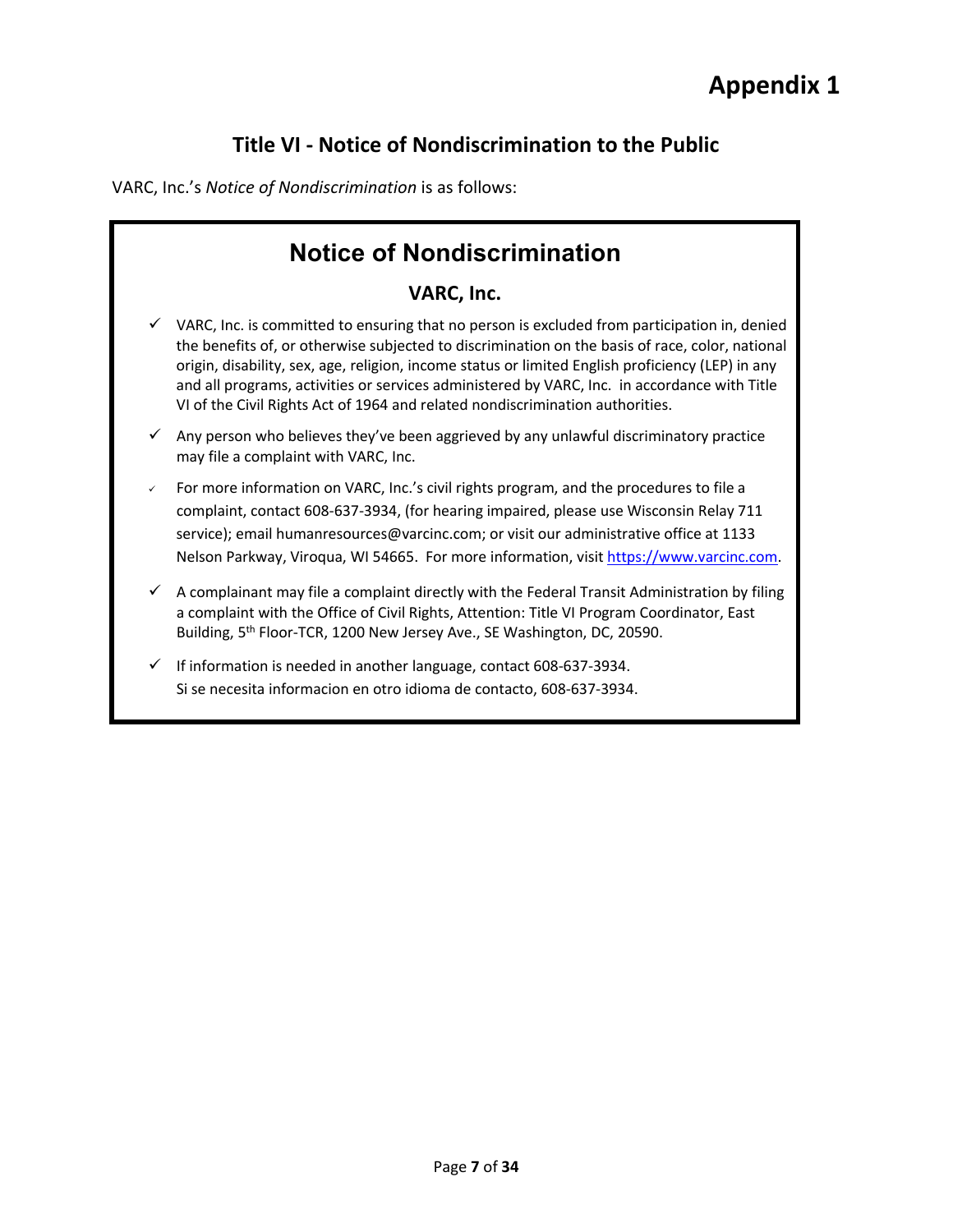## **Complaint Procedure**

**VARC, Inc.'s** Complaint Procedure is made available in the following locations:

- Agency website, either as a reference in the *Notice of Nondiscrimination* or in its entirety
- $\checkmark$  Agency office upon request.

Any person who believes they've been discriminated against on the basis of race, color, national origin, disability, sex, age, religion, income status or limited English proficient (LEP) by VARC, Inc. may file a complaint by completing and submitting VARC, Inc.'s Complaint Form.

The Complaint Form may also be used to submit general complaints to VARC, Inc.

VARC, Inc. investigates complaints received no more than 180 calendar days after the alleged incident. VARC, Inc. will process complaints that are complete.

Once the complaint is received, VARC, Inc. will review the complaint and work to resolve the complaint informally, if possible.

If the complaint warrants a formal civil rights complaint process, VARC, Inc. will follow the steps listed in this complaint procedure. VARC, Inc. may also use this formal procedure to address general complaints. If VARC, Inc. determines it has jurisdiction the complainant will receive an acknowledgement letter stating the complaint will be investigated by VARC, Inc. as a civil rights complaint.

VARC, Inc. has **45** business days to investigate the civil rights complaint. If more information is needed to resolve the case, VARC, Inc. may contact the complainant.

The complainant has **10** business days from the date of the letter to send requested information to the investigator assigned to the case.

If the investigator is not contacted by the complainant or does not receive the additional information within **10** business days, VARC, Inc. can administratively close the case. A case can be administratively closed also if the complainant no longer wishes to pursue their case.

After the investigator reviews the complaint, one of two (2) letters will be issued to the complainant: a closure letter or a letter of finding (LOF).

- $\checkmark$  A closure letter summarizes the allegations and states that there was not a Title VI violation and that the case will be closed.
- $\checkmark$  A letter of finding (LOF) summarizes the allegations and the interviews regarding the alleged incident, and explains whether any disciplinary action, additional training of the staff member, or other action will occur.

If the complainant wishes to appeal the decision, the complainant has **30** business days after the date of the letter or the LOF to do so.

A person may also file a complaint directly with the Federal Transit Administration, at FTA Office of Civil Rights, 1200 New Jersey Avenue SE, Washington, DC 20590.

If information is needed in another language, then contact 608-637-3934. Si se necesita informacion en otro idioma de contacto, 608-637-3934.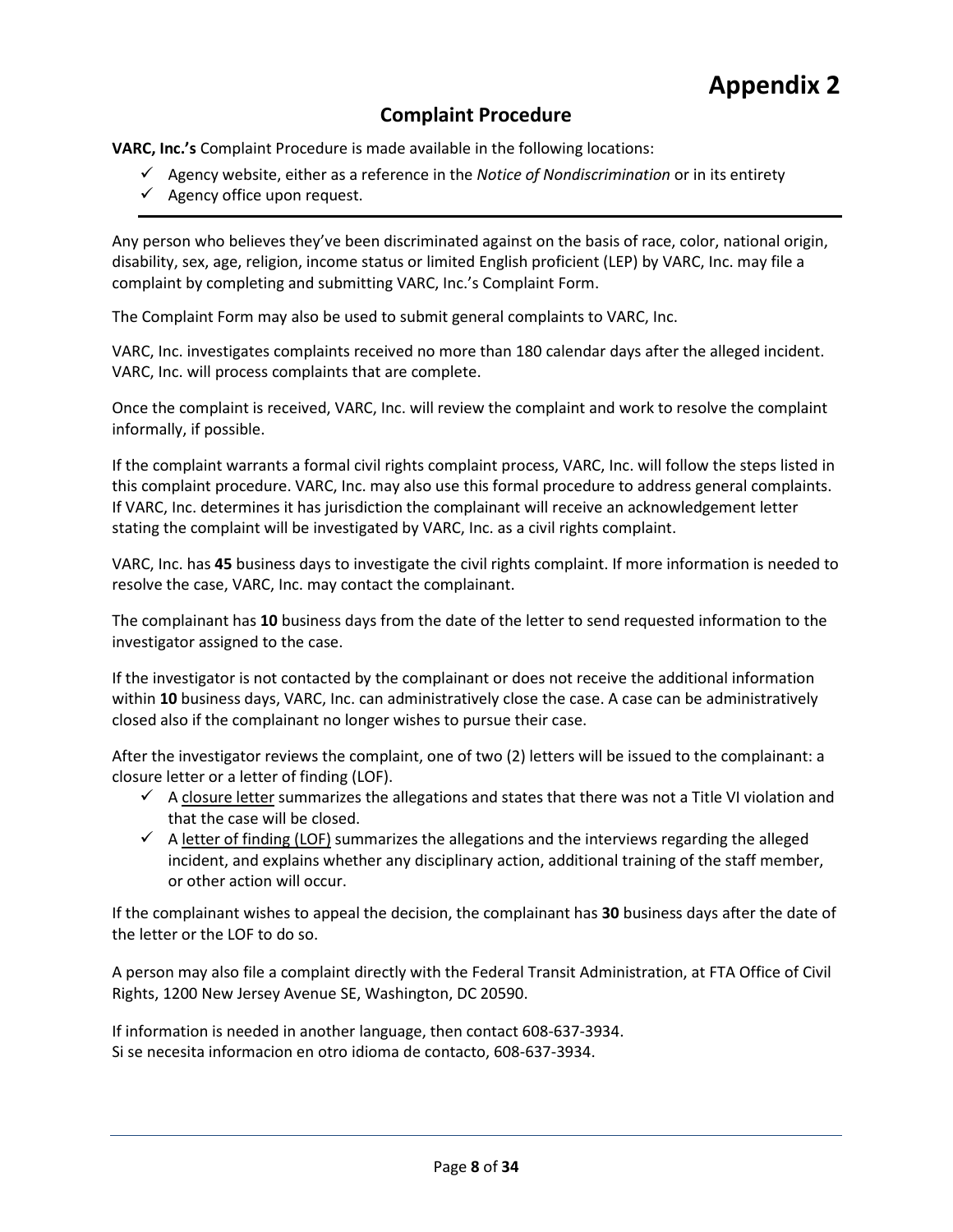## **Complaint/Comment Form**

VARC, Inc. is committed to providing you with safe and reliable transportation services and we want your feedback. Please use this form for suggestions, compliments, and complaints.

Please submit this form electronically at **humanresources@varcinc.com** or in person at the address below.

VARC, Inc. 1133 Nelson Parkway Viroqua, WI 54665

You may also call us at 608-637-3934. Please make sure to provide your contact information in order to receive a response.

#### **Section A: Accessible Format Requirements**

Please check the preferred format for this document

| $\Box$ Other (if selected please                   |  |
|----------------------------------------------------|--|
| $\Box$ Large Print   state what type of format you |  |
| need in the box below)                             |  |

#### **Section B: Contact Information**

| Name    | Telephone Number (including area code) |
|---------|----------------------------------------|
| Address | City                                   |
| State   | Zip Code                               |

Email Address

| Are you filing this complaint on your own behalf? | $\Box$ Yes | $\Box$ No |
|---------------------------------------------------|------------|-----------|
|---------------------------------------------------|------------|-----------|

If no, please provide the name and relationship of the person for whom you are complaining and why you are completing the form on their behalf in the box below.

| Please confirm that you have obtained the permission of the<br>aggrieved party if you are filing on behalf of a third party. | $\square$ Yes | $\Box$ No |
|------------------------------------------------------------------------------------------------------------------------------|---------------|-----------|

| <b>Section C: Type of Comment</b> |  |
|-----------------------------------|--|
|-----------------------------------|--|

Click or tap here to enter text.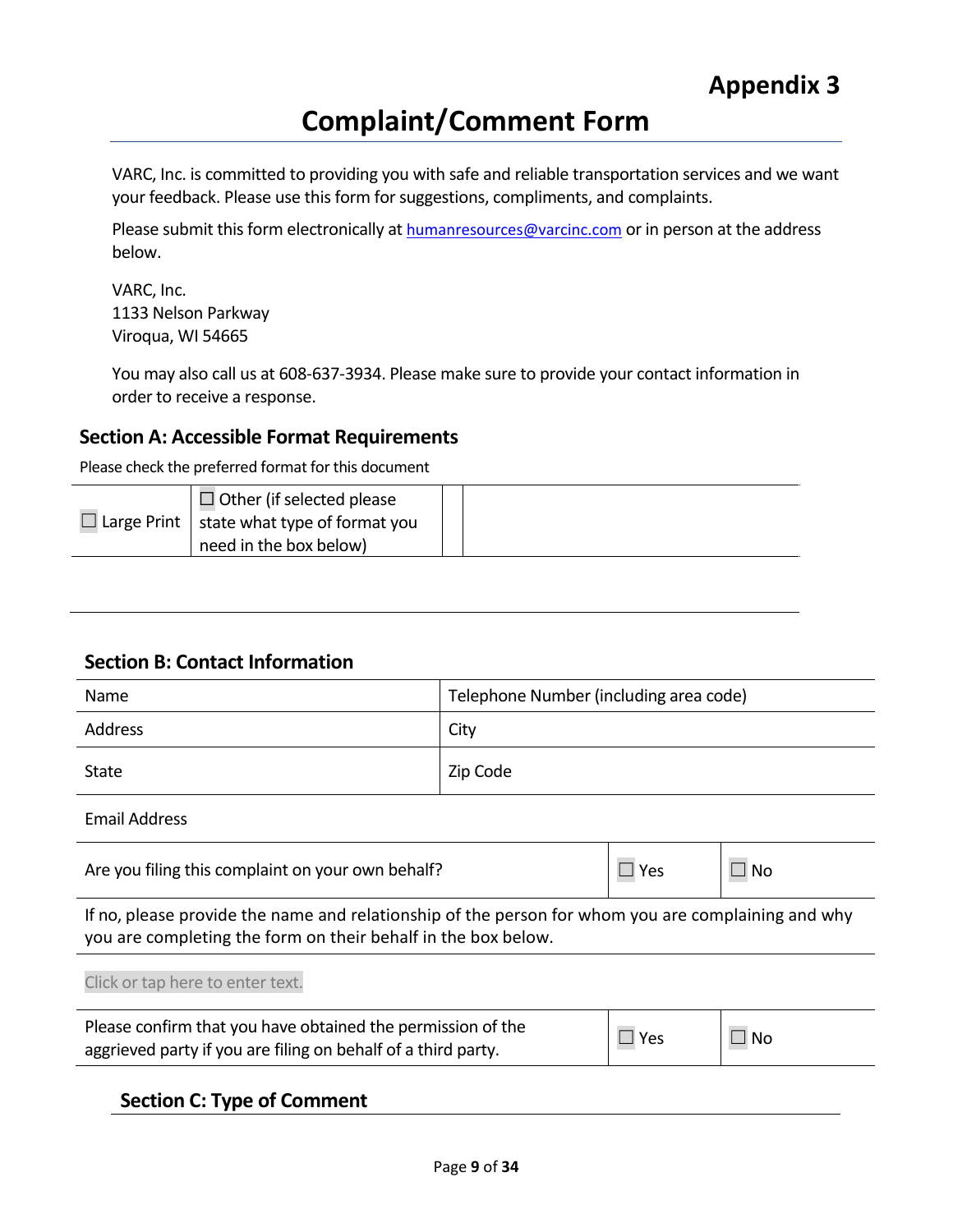## **What type of comment are you providing? Please check which category best applies.**

| Complaint                          | Suggestion    | Compliment                                                                                  | Other                |
|------------------------------------|---------------|---------------------------------------------------------------------------------------------|----------------------|
| check boxes.                       |               | Which of the following describes the nature of the comment? Please check one or more of the |                      |
| Race                               | $\Box$ Color  | <b>National Origin</b>                                                                      | Religion             |
| Age                                | $\square$ Sex | Service                                                                                     | <b>Income Status</b> |
| Limited English Proficient (L.E.P) |               | Americans with Disability Act (A.D.A)                                                       |                      |

## **Section D: Comment Details**

| Please answer the questions below regarding your comment                                                  |                                  |                                                 |  |
|-----------------------------------------------------------------------------------------------------------|----------------------------------|-------------------------------------------------|--|
| Did the incident occur on the following type<br>of service? Please check any box that may<br>apply.       | Paratransit                      | $\Box$ Bus                                      |  |
| What was the date of the occurrence?                                                                      | month, year                      | Click to add date in the following format: Day, |  |
| What was the time of the occurrence?                                                                      | Click to add the time            |                                                 |  |
| What is the name or identification of the<br>employee or employees involved?                              | Click or tap here to enter text. |                                                 |  |
| What is the name or identification of<br>others involved, if applicable?                                  | Click or tap here to enter text. |                                                 |  |
| What was the number or name of the route<br>you were on, if applicable?                                   | Click or tap here to enter text. |                                                 |  |
| What was the direction or destination you<br>were headed to when the incident occurred,<br>if applicable? | Click or tap here to enter text. |                                                 |  |
| Where was the location of the occurrence?                                                                 | Click or tap here to enter text. |                                                 |  |
| Was the use of a mobility aid involved in the<br>incident?                                                | $\Box$ Yes                       | $\Box$ No                                       |  |
| Please add any additional descriptive details<br>about the incident.                                      | Click or tap here to enter text. |                                                 |  |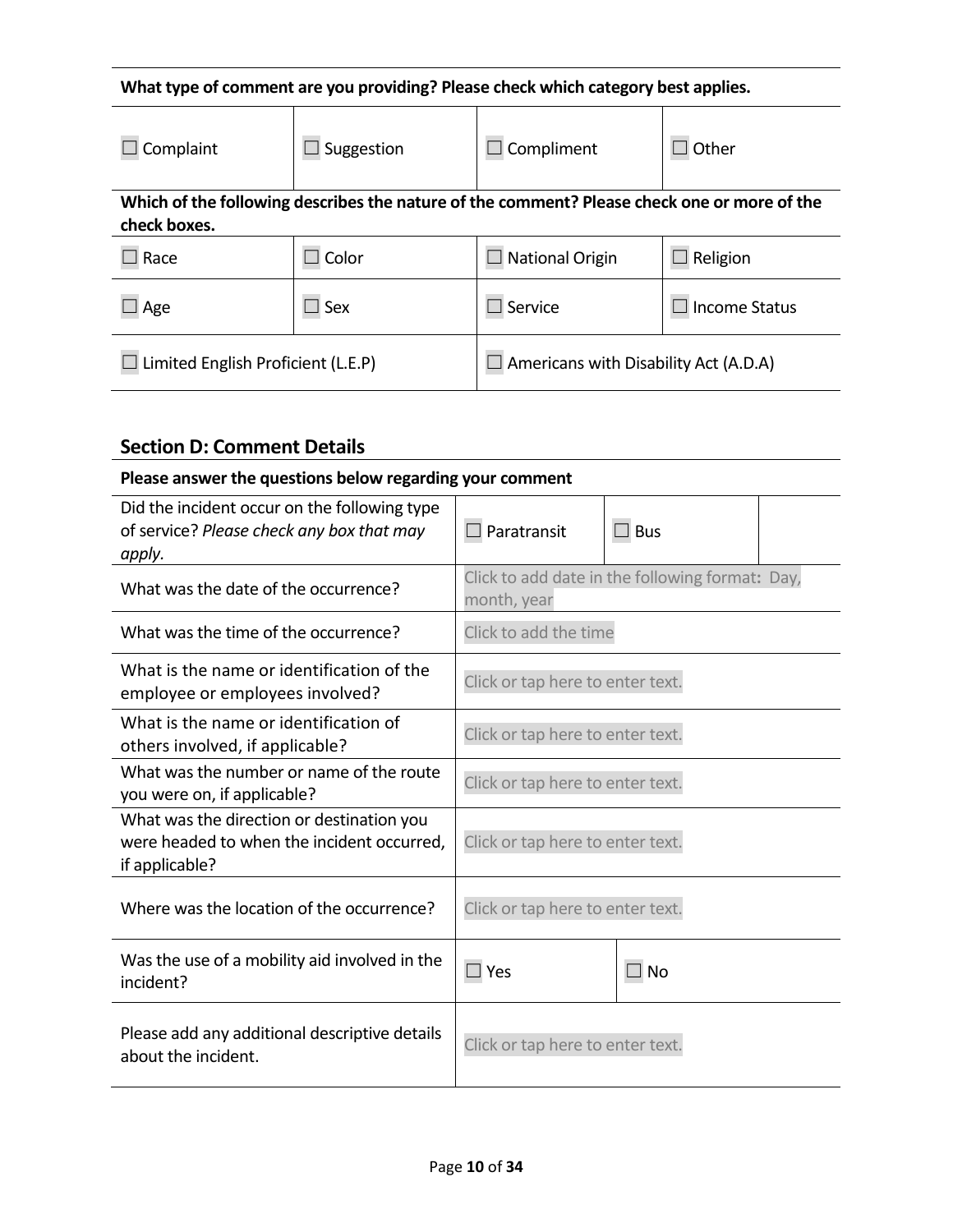**In the box below, please explain as clearly as possible what happened and why you believe you were discriminated against.**

Click or tap here to enter text.

#### **Section E: Follow-up**

| May we contact you if we need more details or<br>information?                                         |         | $\Box$ Yes | ⊿ No |
|-------------------------------------------------------------------------------------------------------|---------|------------|------|
| If yes, how would you best liked to be reached? Please select your preferred form of contact<br>below |         |            |      |
| Phone                                                                                                 | ] Email | ] Mail     |      |

**If you would prefer to be contacted by phone, please list the best day and time to reach you.**

| Click here to add your preferred time | Click here to add your preferred day |
|---------------------------------------|--------------------------------------|
|---------------------------------------|--------------------------------------|

#### **Section F: Desired Outcome**

**Please list below, what steps you would like taken to address the conflict or problem.**

#### Click or tap here to enter text.

**If applicable, please list below all additional agencies you have filed this complaint with such as Federal, State, Local agencies, or with any Federal or State Court. Please include the contact information to where the complaint was sent.** 

Click or tap here to enter text.

#### **Section G: Signature**

**Please attach any documents you have which support the allegation. Then date and sign this form and send it to VARC, Inc.** 

| <b>Name</b> Click or tap here to enter text. | <b>Date:</b> Click to add date in the following format: Day, |
|----------------------------------------------|--------------------------------------------------------------|
|                                              | month, year                                                  |

Signature Click or tap here to enter text.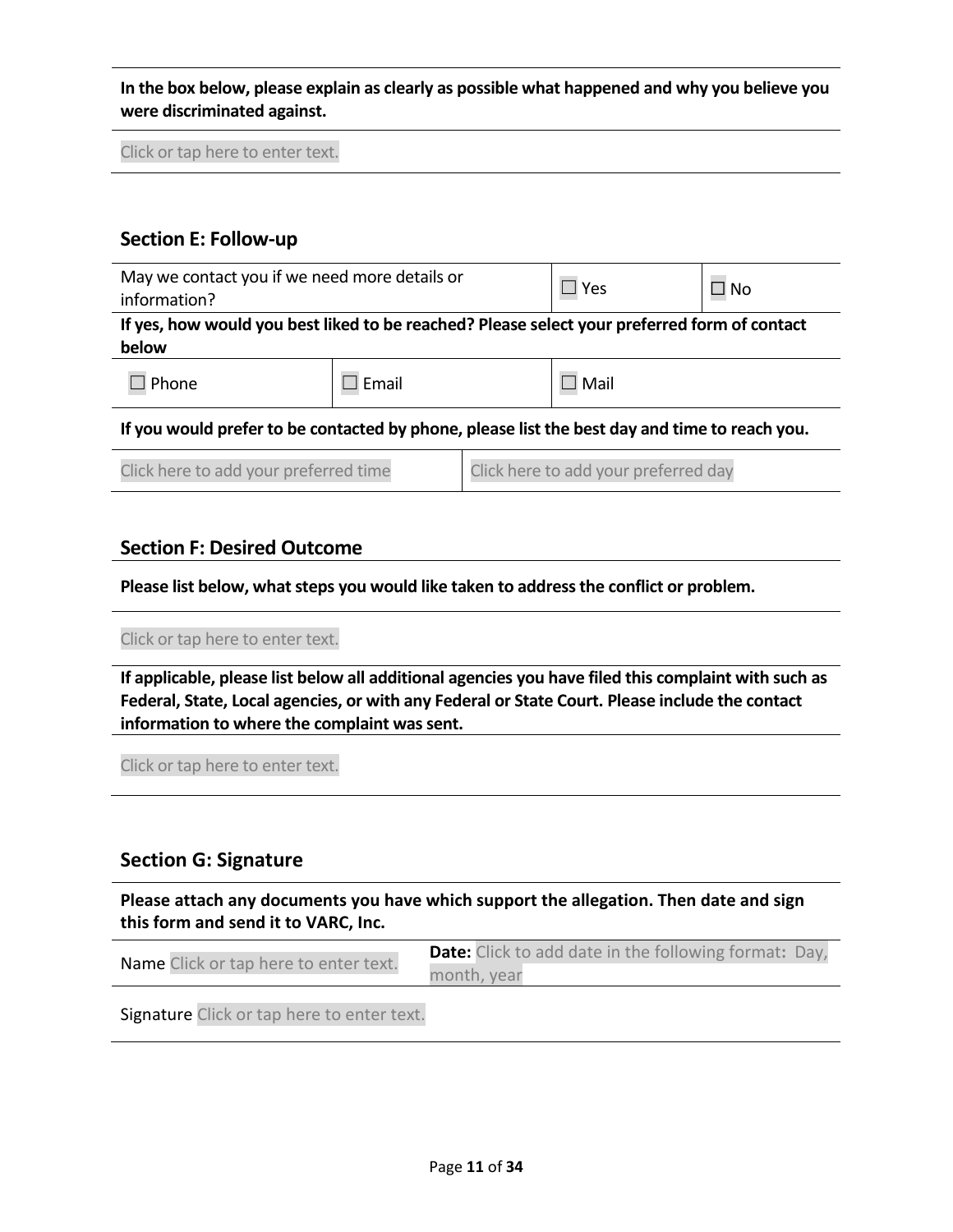## **Appendix 4**

## **List of Complaints, Investigations and Lawsuits[2](#page-11-0)**

VARC, Inc. maintains a log to track and resolve transit related complaints, investigations, and lawsuits.

#### **Check One:**



l

Since the last update of this Title VI Nondiscrimination Plan, there has been no<br>**X** transportation related civil rights investigations, complaints, or lawsuits filed with VARC, Inc.

There have been investigations, complaints and/or lawsuits filed against us. *See list below. Attach additional information as needed.*

| <b>Type</b><br>Complaint<br>Investigation<br>Lawsuit | <b>Date</b><br>(Month,<br>Day, Year) | Complainant's<br>Name/Address | <b>Basis of</b><br>Complaint <sup>3</sup> | <b>Summary</b><br>Complaint<br>Description | <b>Status</b> | <b>Action Taken/</b><br><b>Final Outcome</b><br>if Resolved |
|------------------------------------------------------|--------------------------------------|-------------------------------|-------------------------------------------|--------------------------------------------|---------------|-------------------------------------------------------------|
|                                                      |                                      |                               |                                           |                                            |               |                                                             |
|                                                      |                                      |                               |                                           |                                            |               |                                                             |
|                                                      |                                      |                               |                                           |                                            |               |                                                             |
|                                                      |                                      |                               |                                           |                                            |               |                                                             |
|                                                      |                                      |                               |                                           |                                            |               |                                                             |
|                                                      |                                      |                               |                                           |                                            |               |                                                             |
|                                                      |                                      |                               |                                           |                                            |               |                                                             |
|                                                      |                                      |                               |                                           |                                            |               |                                                             |

<span id="page-11-0"></span>**<sup>2</sup> Lawsuit:** The protected class under Title II is disability. The protected classes under Title VI are Race, Color and Nation Origin.

<span id="page-11-1"></span>**<sup>3</sup> Basis of Complaint:** Specify Race, Color, National Origin, Disability, Religion, Sex, Age, Service, Income Status, Limited English Proficient (LEP), Safety, Other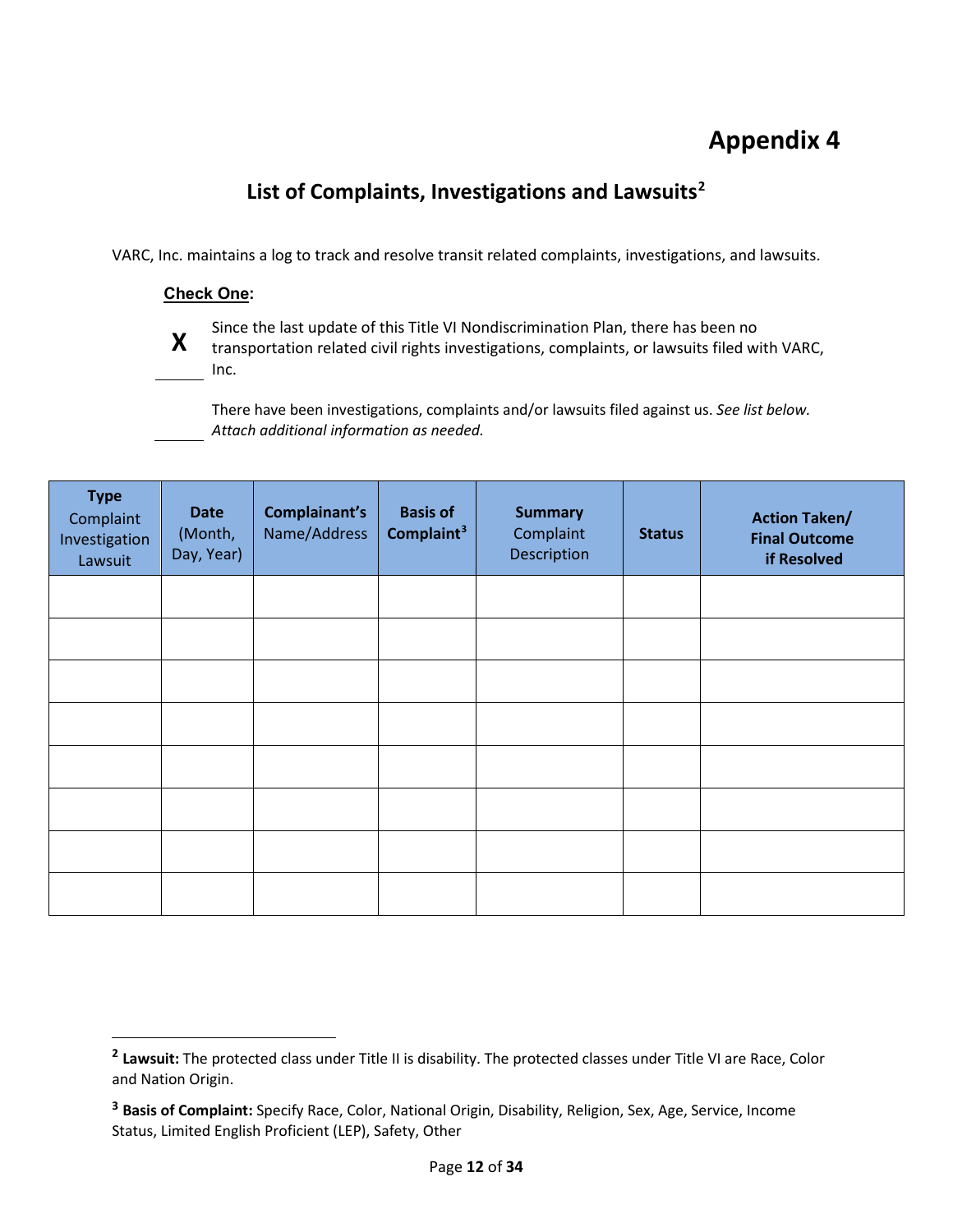## **Public Involvement Plan**

The purpose of the Public Involvement Plan is to establish procedures that allow for, encourage, and monitor participation of all citizens within VARC, Inc. service area including but not limited to low income and minority individuals, and those with limited English proficiency (LEP).

While traditional means of soliciting public involvement may not reach such individuals, or might not allow for meaningful avenues of input, the intent of this effort is to take reasonable actions to provide opportunities for historically under-served populations to participate in transportation decision making efforts.

#### **Goal**

The goal of public involvement is to offer real opportunities for the engagement of all citizens within VARC, Inc. service area to participate in the development of plans, programs, and services.

#### **Strategies**

To promote inclusive public participation, VARC, Inc. uses the following strategies, as appropriate.

- o Coordination and Consultation
	- $\circ$  Coordinate and consult with partners, stakeholders, program participants and their caregivers, and the public affected by the distribution of state and federal transit grant programs.
	- $\circ$  Seek guidance and input from WisDOT on public involvement mechanisms and strategies.
- o Accessibility and Information
	- o Make public information available in electronically accessible formats
	- o Use social media in addition to other resources to gain public involvement
	- $\circ$  Use radio, television, or newspaper ads on stations and in publications that serve LEP populations.
- o Timeliness
	- $\circ$  Provide timely information about state and federal grant programs to affected program participants, the public, partner agencies, and other interested parties.
	- $\circ$  Provide adequate notice of public involvement activities and time for public review and comment.
- o Public Comment
	- o Work openly and diligently to incorporate public comments received and to notify respondents of final plans, reports, programs, etc.
	- o Provide for early, frequent, and continuous engagement by the public
- o Social/Environmental Justice
	- $\circ$  Seek and consider the needs of those traditionally underserved by participating in outreach efforts that address the needs of minority persons, the elderly, persons with disabilities, limited English Proficient individuals, and low-income households.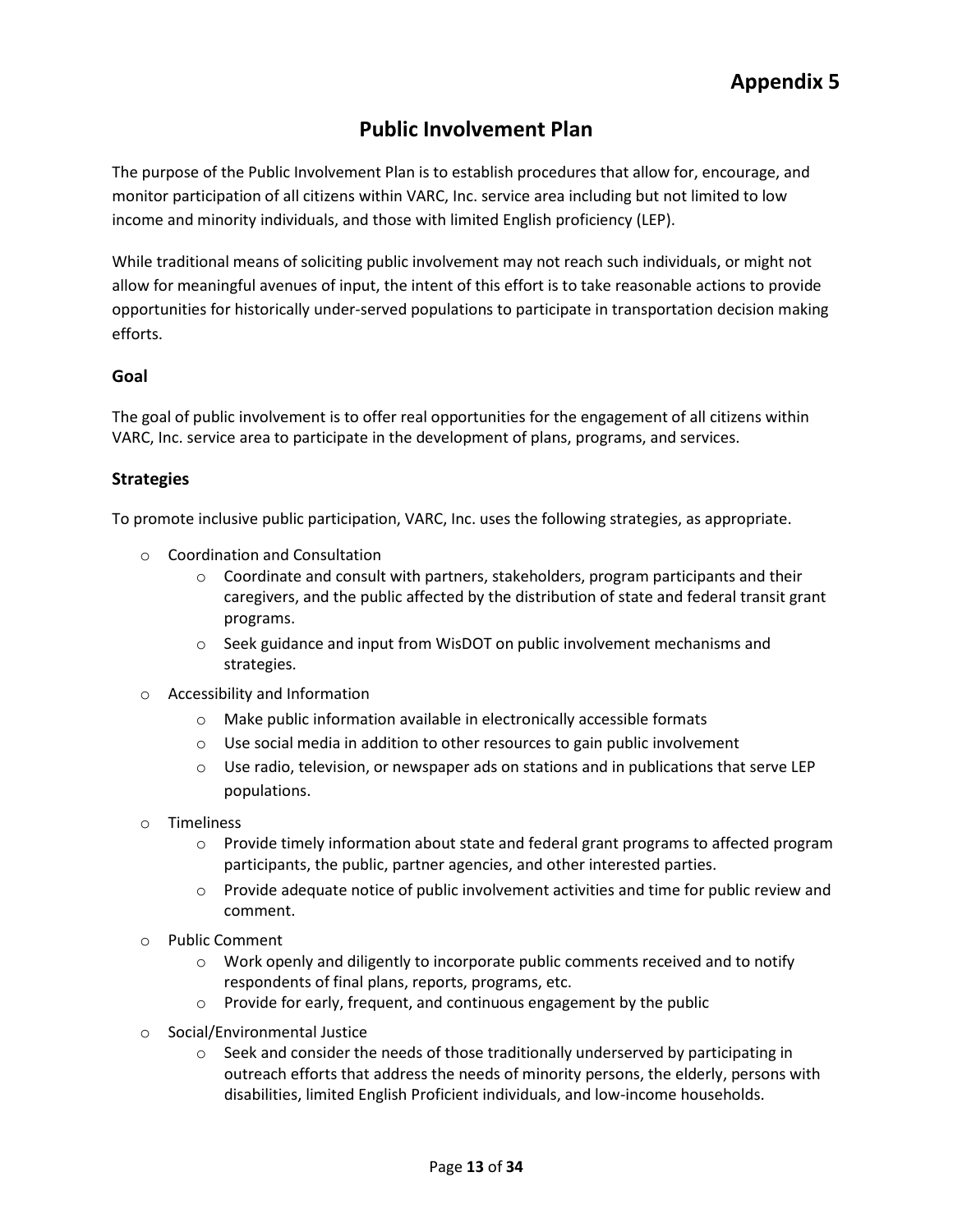- o Determine what non-English languages and other cultural barriers exist to public participation within VARC, Inc. service area.
- o Training
	- $\circ$  Participate in training to improve the knowledge and understanding of civil rights and environmental justice principles.
- o Evaluation
	- o Document and maintain records of public outreach efforts.
	- o Review the effectiveness of public participation activities.
	- o Seek news ways to providing public input opportunities.

#### **Participation Techniques**

VARC, Inc. will use the following participation techniques as deemed appropriate. Participation techniques will be reviewed and modified each year, as necessary. If new techniques are tried and found to be successful, this list will be updated to include the new techniques.

- o Booth at Community events (craft fair, festival, farmers market, parades, etc.)
- o Advisory meetings and committees
- o Website and social media
- o Project-specific newsletter articles
- o Legal advertisements
- o Presentations to community partners, citizens/residents, etc.
- o Press releases, meetings with local media representatives
- o Surveys (telephone, internet, and public information meetings)
- o Work with partner organizations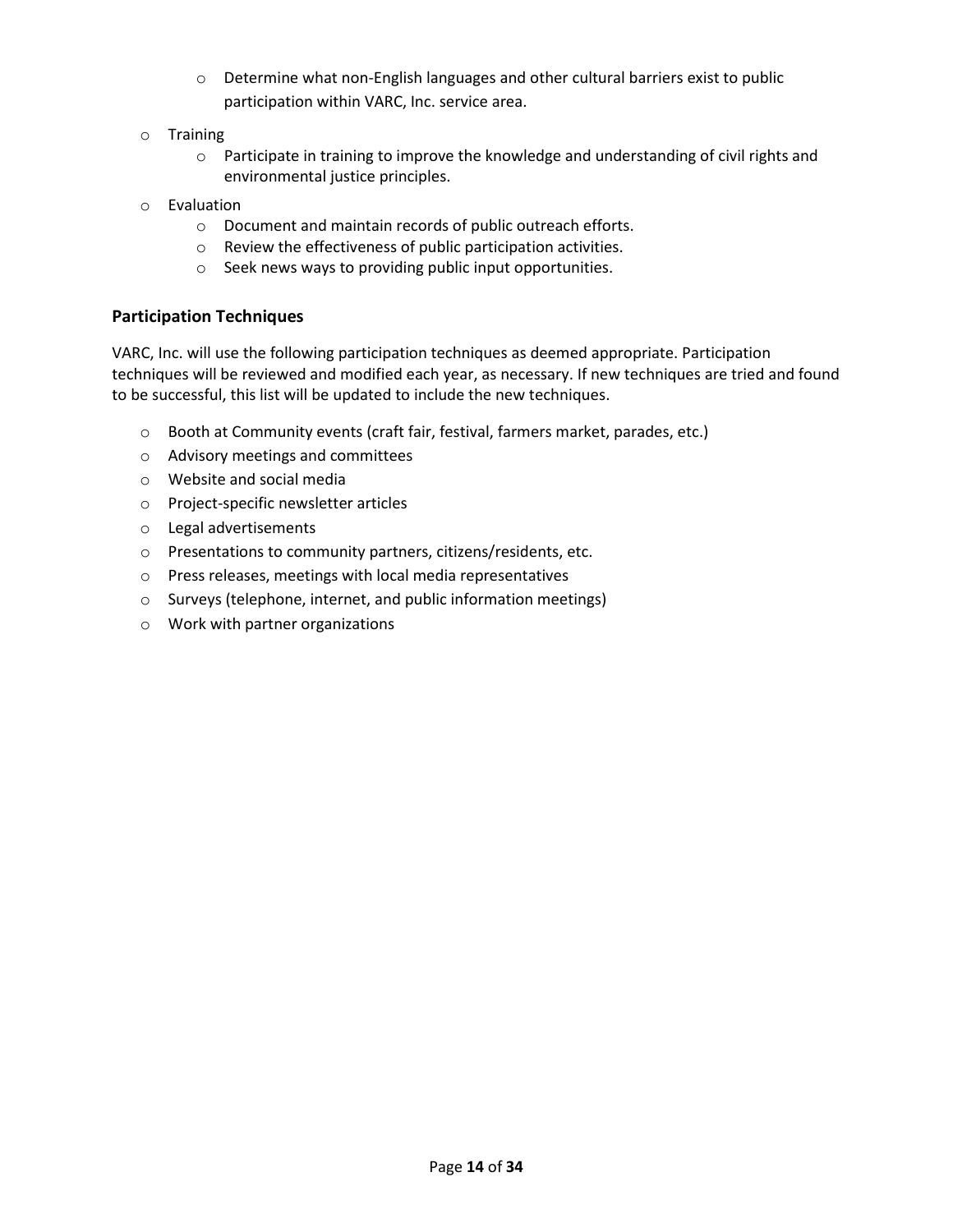#### **Public Outreach Activities**

VARC, Inc. maintains a log/record of the various types of outreach activities it uses to promote inclusive public participation. On an annual basis, VARC, Inc. reviews its log of outreach activities to determine if additional or different strategies are needed to promote inclusive public participation.

The direct public outreach and involvement activities conducted by VARC, Inc. are summarized below. Efforts include *meetings, surveys, focus groups, attendance at community events, etc*.

Information collected on the size, location, meeting format, number of attendees, etc. as well as the scope of the distribution method (i.e., information posted to social media, fliers in grocery stores and community centers, etc.) will be used for future planning efforts.

| <b>Summary of Outreach Activities</b> |                                                     |                                                                                                                                 |                                                                                 |                                                      |                                                                                                               |  |
|---------------------------------------|-----------------------------------------------------|---------------------------------------------------------------------------------------------------------------------------------|---------------------------------------------------------------------------------|------------------------------------------------------|---------------------------------------------------------------------------------------------------------------|--|
| <b>Event Date</b>                     | Name of<br><b>Event/Activity</b>                    | <b>Date Publicized</b><br>and<br><b>Communication</b><br><b>Method</b><br>(Public Notice,<br>Posters,<br>Social Media,<br>etc.) | <b>Outreach</b><br><b>Method</b><br>(Meeting,<br>Focus Group,<br>Survey, etc.). | <b>Staff</b><br><b>Members</b><br><b>Responsible</b> | <b>Notes</b>                                                                                                  |  |
| Ongoing                               | Website, Facebook,<br>Instagram                     | Website and Social<br>Media Materials                                                                                           | Website and<br>Social Media<br><b>Materials</b>                                 | <b>Marketing Staff</b>                               | https://www.varcinc.com                                                                                       |  |
| Ongoing/monthly                       | Attend and participate in<br>local Chamber meetings | As requested, and<br>as able, present at<br>meetings as invited                                                                 | Meeting                                                                         | <b>Staff</b>                                         | Varies                                                                                                        |  |
| Quarterly                             | Newsletter via Constant<br>Contact                  | Quarterly on the<br>15 <sup>th</sup>                                                                                            | Quarterly on the<br>15 <sup>th</sup>                                            | <b>Marketing Staff</b>                               | Distributed to the public,<br>customers, etc.                                                                 |  |
| Annually                              | ExploreAbility                                      | Website and Social<br>Media Materials,<br>Newspapers, Radio                                                                     | Invitation/Open<br>to Public                                                    | Staff/Managers                                       | Public invited to try VARC<br>services for one week,<br>locates through each<br><b>VARC</b> location annually |  |
| April 2022                            | <b>ADRC Senior Expo</b>                             | ADRC Website,<br>Public notice                                                                                                  | ADRC Website,<br>Public notice                                                  | <b>ADRC</b><br>Meeting/VARC<br>Staff                 |                                                                                                               |  |
| Ongoing                               | Local and statewide<br>events/meetings/seminars     | Ongoing and<br>methods vary                                                                                                     | Ongoing and<br>methods vary                                                     | Staff,<br>Supervisors,<br><b>Managers</b>            | Attend events<br>throughout Wisconsin to<br>promote VARC and build<br>valuable relationships                  |  |
|                                       |                                                     |                                                                                                                                 |                                                                                 |                                                      |                                                                                                               |  |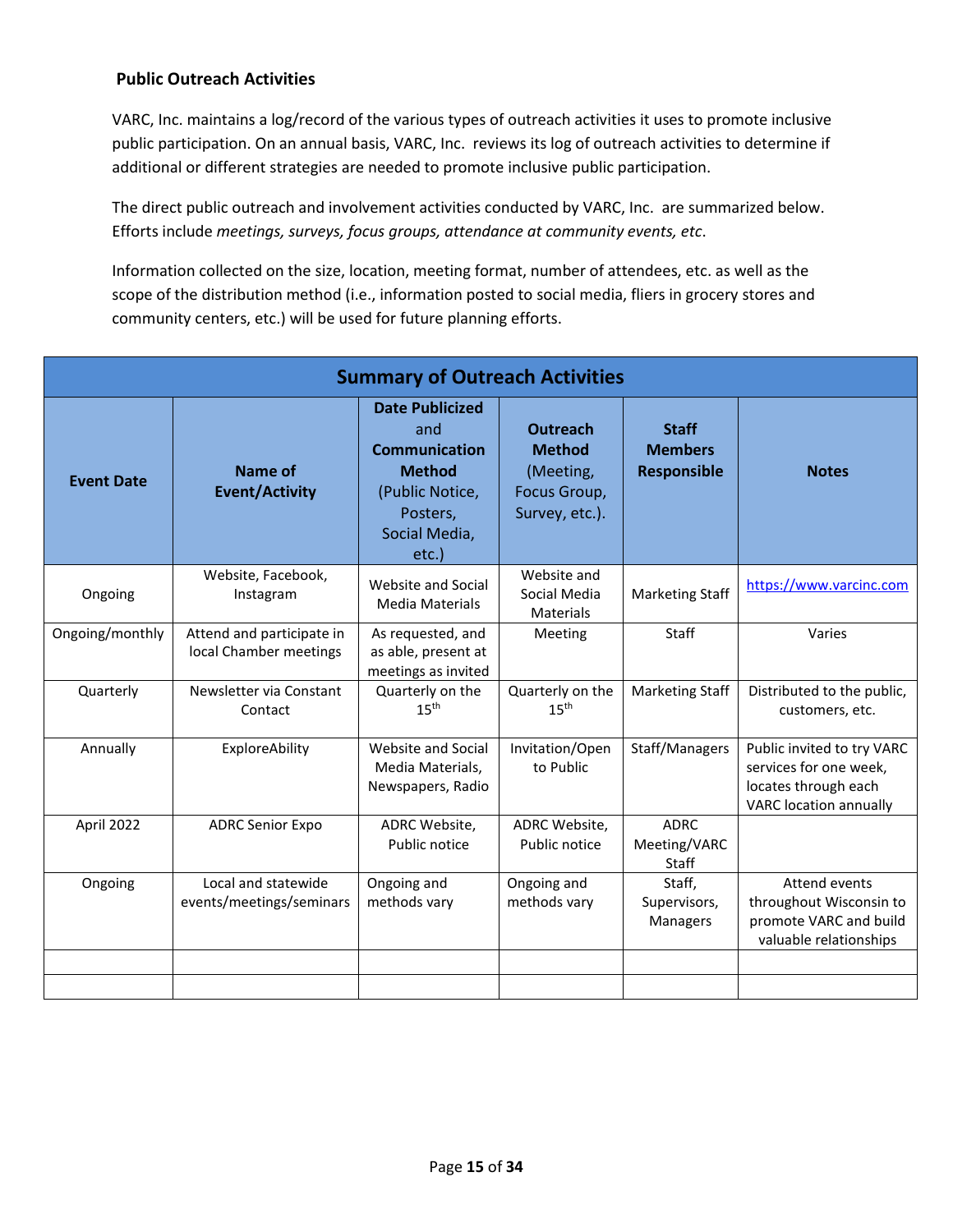## **Limited English Proficiency (LEP) Plan**

#### **Overview**

As a recipient of federal financial assistance, VARC, Inc. is required to prepare a Limited English Proficiency (LEP) Plan to address its responsibilities relating to the needs of individuals with limited English language skills.

This plan has been prepared in accordance wit[h Title VI of the Civil Rights Act of 1964, 42 U.S.C 2000d,](https://www.justice.gov/crt/fcs/TitleVI) *et [seq](https://www.justice.gov/crt/fcs/TitleVI)*, and its implementing regulations which state that no person shall be subjected to discrimination on the basis of race, color, or national origin.

[Executive Order 13166 "Improving Access to Services for Persons with Limited English Proficiency",](https://www.justice.gov/crt/executive-order-13166) issued in 2000 clarified Title VI of the Civil Rights Act of 1964. It stated that individuals who do not speak English well and who have a limited ability to read, write, speak, or understand English are entitled to language assistance under Title VI in order to access public services or benefits for which they are eligible. While most individuals in Wisconsin read, write, speak, and understand English, for some individuals English is not their primary language. If these individuals have a limited ability to read, write, speak or understand English, they are considered Limited English Proficient (LEP).

The US DOT ["Policy Guidance Concerning Recipients' Responsibilities to LEP Persons"](https://www.transportation.gov/civil-rights/civil-rights-library/policy-guidance-concerning-recipients-responsibilities-limited) discusses the concept of "safe harbor" with respect to the requirements for translation of written materials. The *Safe Harbor Threshold* is calculated by dividing the population estimate for a language group that "Speaks English less than very well" by the total population of the county. The *LEP Safe Harbor Threshold* provision stipulates that for each LEP group that meets the LEP language threshold (5% or 1,000 individuals, whichever is less, of the population to be served) VARC, Inc. must provide translation of vital documents (e.g., Notice of Nondiscrimination, Complaint Procedure and Complaint Form) in written format for non-English speaking persons.

Recipients of federal financial assistance are also required to implement LEP plans in accordance with guidelines of the federal agency from which the funds are provided[. FTA Circular 4702.1B –](https://www.transit.dot.gov/sites/fta.dot.gov/files/docs/FTA_Title_VI_FINAL.pdf) Title VI [Requirements and Guidance for FTA Recipients](https://www.transit.dot.gov/sites/fta.dot.gov/files/docs/FTA_Title_VI_FINAL.pdf) provides guidance and instructions for LEP Plan development.

#### **Plan Summary**

VARC, Inc. has developed this *Limited English Proficiency Plan* to identify reasonable steps for providing language assistance to persons with limited English proficiency (LEP) who wish to access services provided by VARC, Inc.

This plan outlines how to identify a person who may need language assistance, how to inform LEP persons language assistance is available, the ways in which assistance may be provided, and staff training.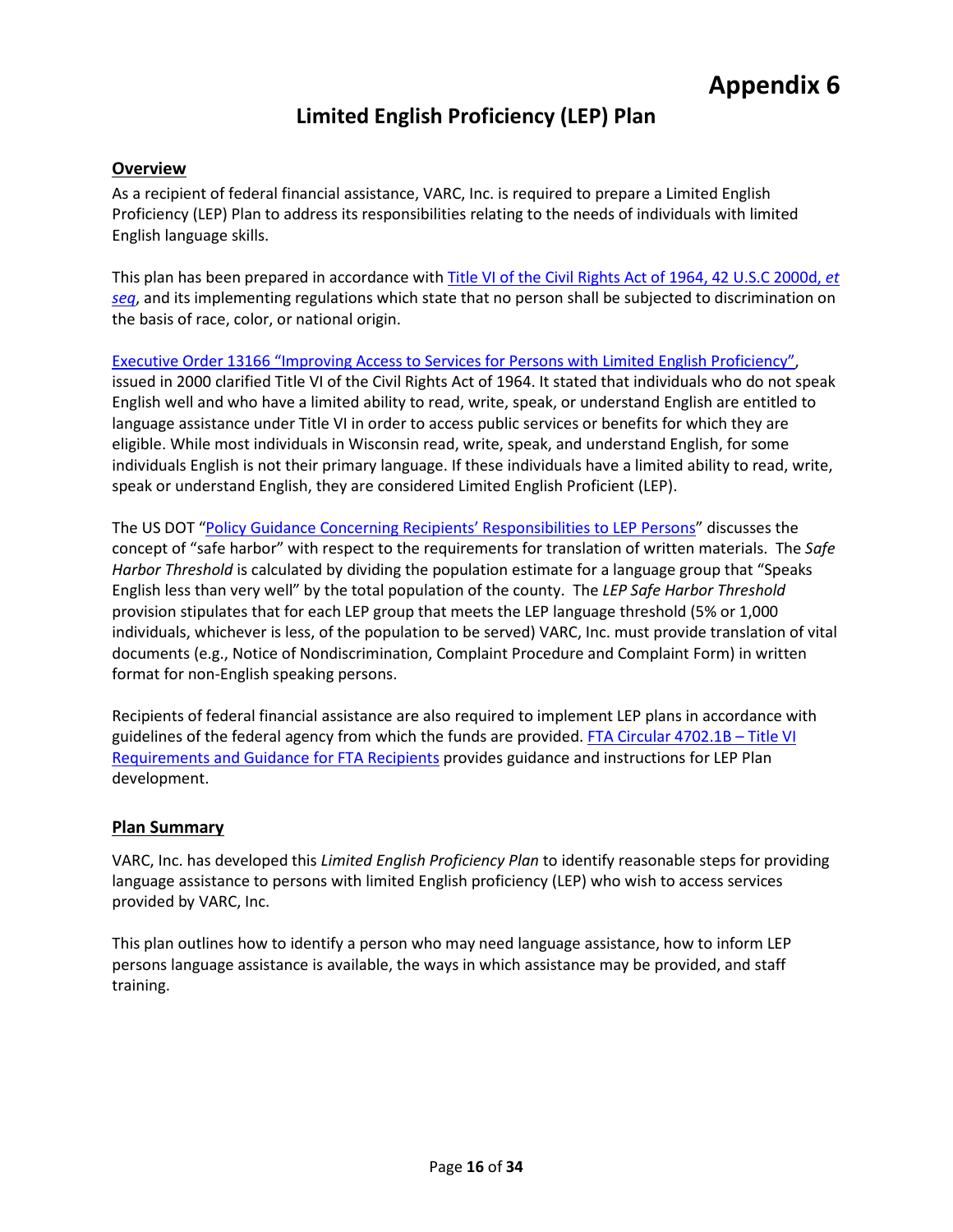#### **Plan Components**

As a recipient of federal US DOT funding, VARC, Inc. is required to take reasonable steps to ensure meaningful access to programs and activities by LEP persons.

This plan includes the following elements:

- 1. The results of the *Four Factor Analysis*, including a description of the LEP population(s), served.
- 2. A description of the following:
	- $\checkmark$  How language assistance services are provided.
	- $\checkmark$  How LEP persons are informed of the availability of language assistance services.
	- $\checkmark$  How the language assistance plan is monitored and updated.
	- $\checkmark$  How employees are trained to provide language assistance to LEP persons.

#### **Meaningful Access - Four Factor Analysis**

To prepare this plan, VARC, Inc. conducted a four-factor analysis which considers the following:

#### *Factor 1 – Demography*

**Number and proportion of LEP persons who may be served or are likely to encounter a VARC, Inc. program or service.** 

This plan uses US Census Bureau – [American Fact Finder \(2011-2015\)](https://wisconsindot.gov/Documents/doing-bus/local-gov/astnce-pgms/transit/compliance/title6-lep.pdf) language data available at the county level in Wisconsin. More data is available on the [US Census Bureau ACS website.](https://www.census.gov/programs-surveys/acs.html)



LEP Data 2015 E... LEP Data 2015... LEP Data 2015 E... LEP Data 2015 ... Data 2015 Esti... LEP Data 2015 E...

The US Census Bureau – American Fact Finder (2011-2015) data shows there are numerous languages spoken in Juneau, La Crosse, Monroe, Richland, Sauk, and Vernon counties. Some of these languages include Spanish, Russian, Polish, Hmong, Chinese, Hindu, Urdu, Tagalog, Gujarati, Arabic, German, and Serbo-Croatian. After English, the second largest language is Spanish.

The Safe Harbor Threshold is calculated by dividing the population estimate for a language group that "speaks English less then very well" by the total population of the county. The LEP Safe Harbor Threshold provision stipulates that for each LEP group that meets the LEP language threshold (5% or 1,000 individuals, whichever is less), VARC, Inc. must provide translation of vital documents in written format for non-English speaking persons.

The table below outlines the number of Spanish and Hmong speaking individuals that speak English less than 'very well' by county. It's useful to examine the ACS data in La Crosse County – 1,183 individuals are identified as speaking Spanish and speaks English than 'very well and 1,495 individuals are identified as speaking Hmong and speaks English less than 'very well'. Since, these two language groups are greater than the 1,000 persons threshold of the population to be served, this means VARC, Inc is required to provide written translation of vital documents (Notice of Non-Discrimination, Complaint Procedure and Complaint Form) in Spanish and Hmong.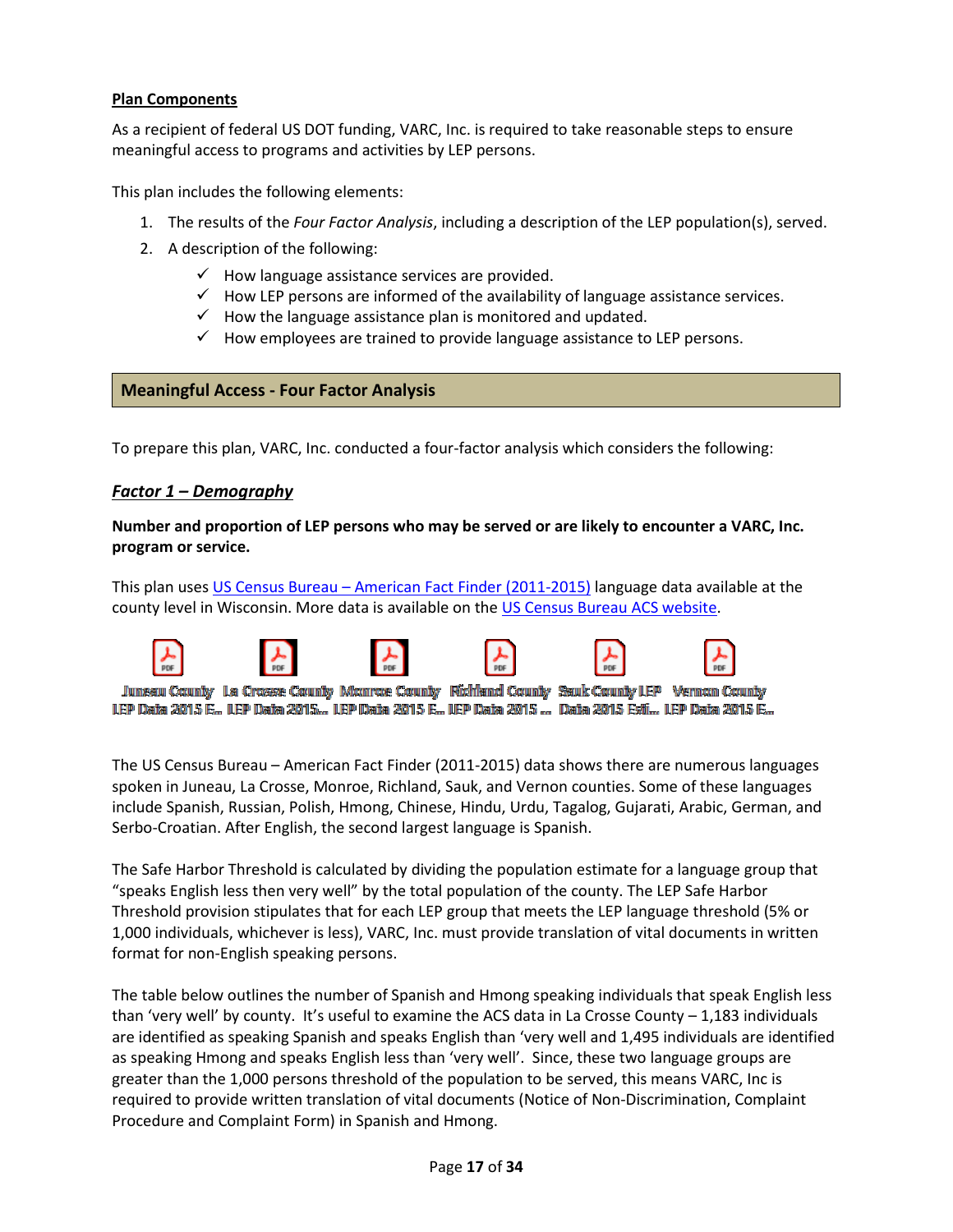| 2011-2015 American Community Survey - 5 Year Estimates                                                            |                         |                                                                 |              |  |  |
|-------------------------------------------------------------------------------------------------------------------|-------------------------|-----------------------------------------------------------------|--------------|--|--|
| County                                                                                                            |                         | Number of Individuals that Speaks English less than 'very well' |              |  |  |
|                                                                                                                   | <b>Total Population</b> | <b>Spanish</b>                                                  | <b>Hmong</b> |  |  |
| Juneau                                                                                                            | 25,086                  | 93                                                              | 0            |  |  |
| La Crosse                                                                                                         | 110,490                 | 1,183                                                           | 1,495        |  |  |
| Monroe                                                                                                            | 42,065                  | 730                                                             | $\Omega$     |  |  |
| Richland                                                                                                          | 16,763                  | 81                                                              | 0            |  |  |
| Sauk                                                                                                              | 59,078                  | 494                                                             | 0            |  |  |
| Vernon                                                                                                            | 28,165                  | 165                                                             |              |  |  |
| Source: US Census Data - Wisconsin Limited-English Proficient (LEP) Demographic Data by County (wisconsindot.gov) |                         |                                                                 |              |  |  |

In the future, if VARC, Inc. meets the Safe Harbor Threshold for any language group, it will provide written translation of vital documents in such languages and consider measures needed for oral interpretation.

#### *Factor 2 – Frequency*

Frequency of contact with LEP persons.

VARC, Inc. provides transportation service for VARC, Inc. in Juneau, Richland, Sauk, Monroe, La Crosse and Vernon counties. VARC, Inc. reviewed the frequency with which its staff and policy board have, or could have, contact with LEP persons in the conduct of VARC, Inc. activities. This includes a review of documented phone inquiries, office visits, and encounters at public meetings and community events. Within the last year, VARC, Inc. staff, and the policy board have had (0) zero requests for interpreters and (0) zero requests for translated program documents in any setting.

VARC, Inc. staff, and policy board members will be trained on what to do when they encounter a person with limited English proficiency.

VARC, Inc. with assistance from its policy board members, tracks the number of encounters and considers adjustments to its outreach efforts to ensure meaningful access to all persons and specifically to LEP and minority populations of VARC, Inc.'s programs and services. The *Log of LEP Encounters* is a tool to help track LEP encounters.

| <b>Date</b> | <b>Time</b> | Language<br><b>Spoken By</b><br><b>Individual</b><br>(if available) | Name and<br><b>Phone Number</b><br>of Individual<br>(if available) | <b>Service</b><br><b>Requested</b> | <b>Follow Up</b><br><b>Required</b> | <b>Staff</b><br><b>Member</b><br><b>Providing</b><br><b>Assistance</b> | <b>Notes</b> |
|-------------|-------------|---------------------------------------------------------------------|--------------------------------------------------------------------|------------------------------------|-------------------------------------|------------------------------------------------------------------------|--------------|
|             |             |                                                                     |                                                                    |                                    |                                     |                                                                        |              |
|             |             |                                                                     |                                                                    |                                    |                                     |                                                                        |              |
|             |             |                                                                     |                                                                    |                                    |                                     |                                                                        |              |
|             |             |                                                                     |                                                                    |                                    |                                     |                                                                        |              |
|             |             |                                                                     |                                                                    |                                    |                                     |                                                                        |              |
|             |             |                                                                     |                                                                    |                                    |                                     |                                                                        |              |
|             |             |                                                                     |                                                                    |                                    |                                     |                                                                        |              |

### **Log of LEP Encounters**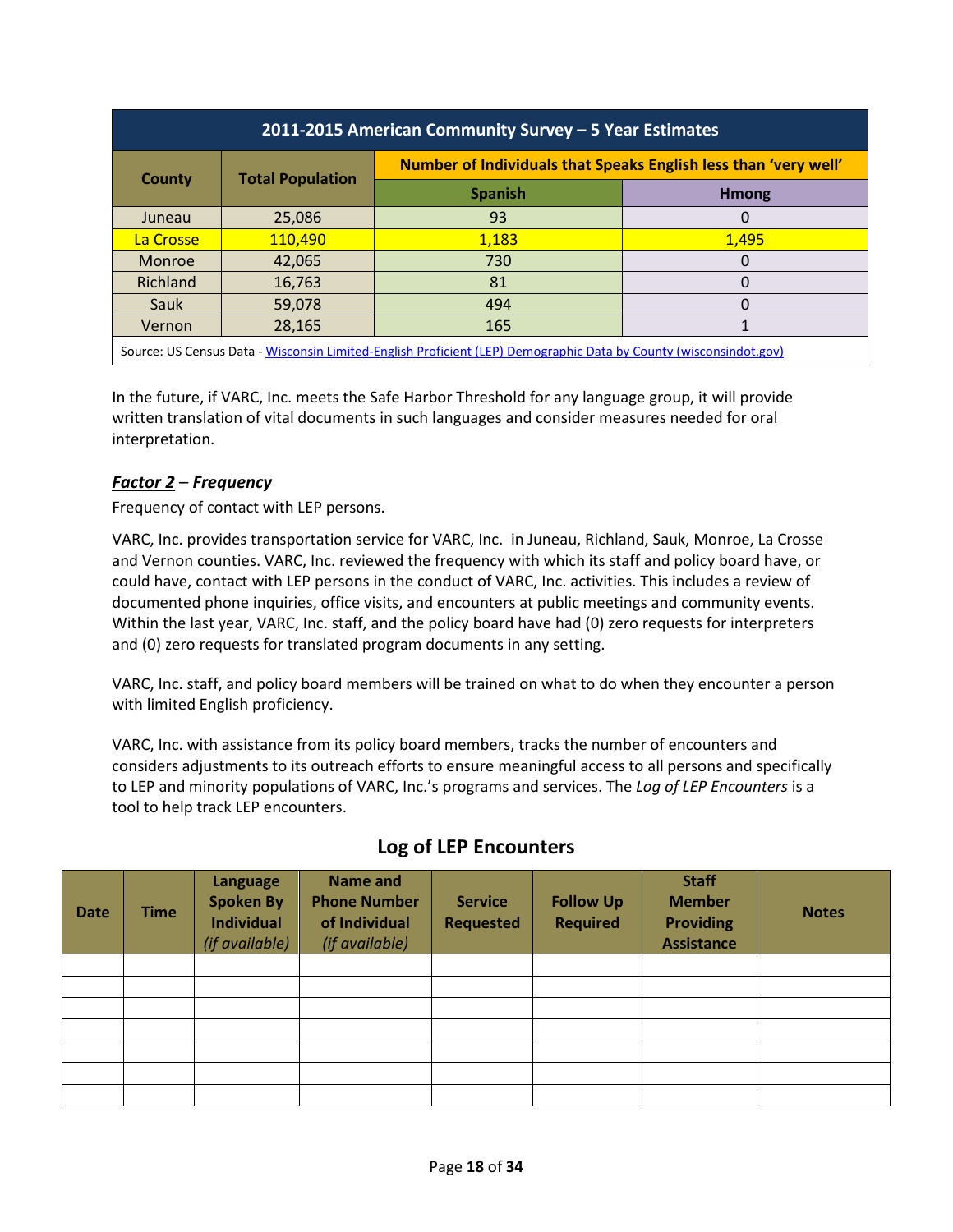If a language barrier were to exist, VARC, Inc. would work to provide a reasonable accommodation. The *"I Speak" Language Identification Card* listed shown below is a document that can be used by VARC, Inc. staff to assist LEP individuals. Additional languages can be added, as needed, to match the demographic changes of VARC, Inc.'s service area. The languages included in the *"I Speak" Language Identification Card* below represent many of the languages spoken within VARC, Inc. service area.

| <b>Mark this</b><br>box if you<br>speak | <b>Language Identification Chart</b> | <b>Language</b> |
|-----------------------------------------|--------------------------------------|-----------------|
|                                         | I speak English                      | English         |
|                                         | Yo hablo español                     | Spanish         |
|                                         | Kug has lug Moob                     | Hmong           |
|                                         | 我說中文                                 | Chinese         |
|                                         | E nói tiếng Việt                     | Vietnamese      |
|                                         | Marunong akong mag-Tagalog           | <b>Tagalog</b>  |
|                                         | Ich spreche Deutsch                  | German          |
|                                         | Я говорю по-русски                   | Russian         |
|                                         | میں نے اردو بولتے ہیں                | Urdu            |

**"***I Speak***" Language Identification Card**

Note: For additional languages visit the US Census Bureau website<http://www.lep.gov/ISpeakCards2004.pdf>

#### *Factor 3 – Importance*

#### **Nature and importance of program to LEPs.**

VARC, Inc. receives federal financial assistance to provide transportation service in Juneau, Richland, Sauk, Monroe, La Crosse, and Vernon counties and to purchase vehicles for its program and services for seniors and individuals with disabilities.

VARC, Inc. and its policy board understands a LEP person with language barrier challenges also faces difficulties obtaining health care, education, access to employment and nutrition meal sites, recreational services, and socialization. Transportation services provides a key role in connecting LEP persons to these essential services.

#### *Factor 4 – Resources and Costs*

#### **Resources available and overall cost to provide LEP assistance.**

Given the small size of LEP encounters and small LEP populations, full multi-language translations of our programs and services related to transportation services is not warranted at this time. However, this information can be made upon request. VARC, Inc. will contact state and local units of government and community resources for assistance in translation services.

Even though VARC, Inc. does not have a separate budget for LEP outreach, it continuously explores ways to implement low-cost methods of notifying LEP persons of transportation services. Outreach efforts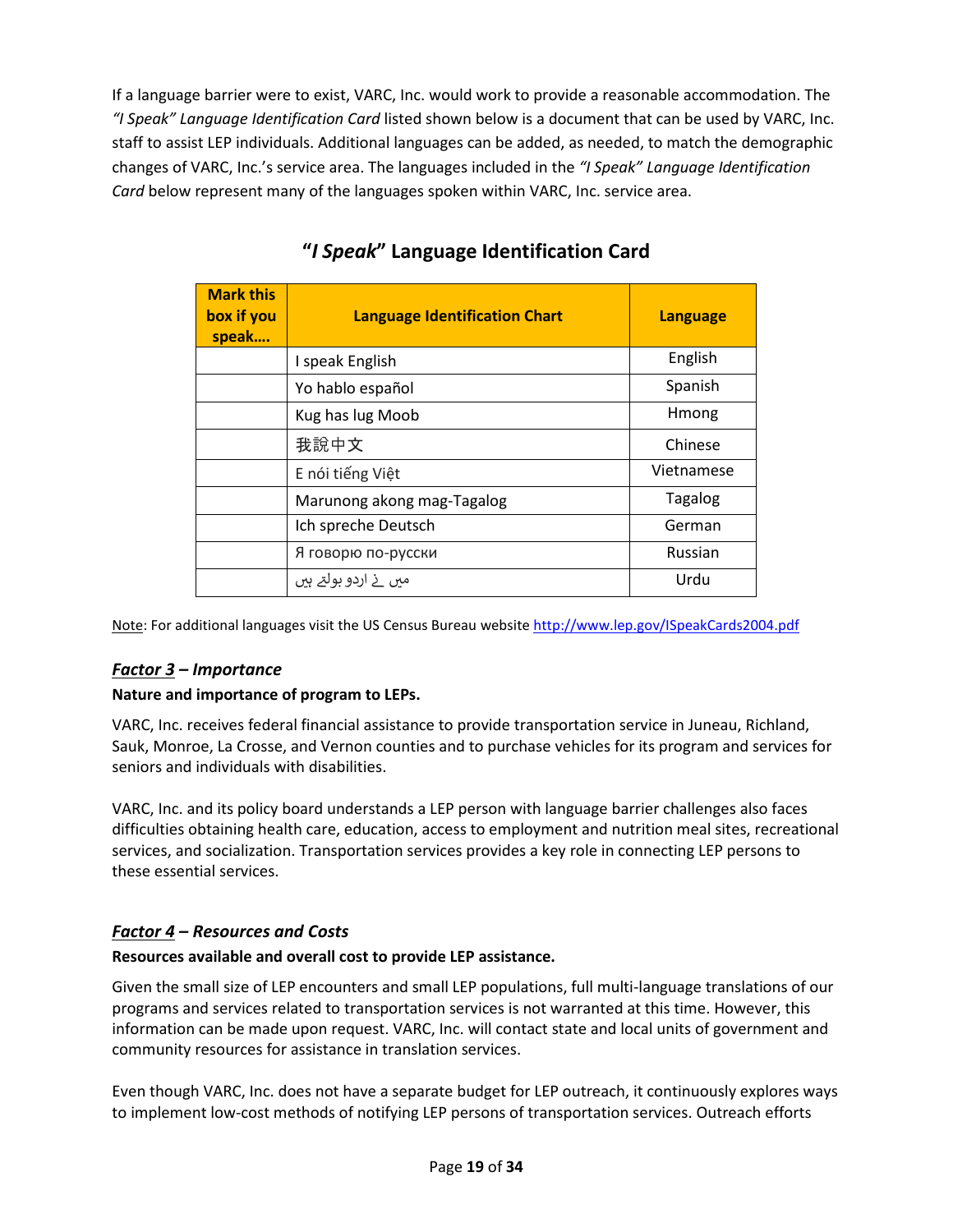include maintaining a website, utilizing social media, developing, and printing brochure/materials and having a visible presence in our community (e.g., participating in job fairs, parades, community events, etc.) to promote transportation services. Additional low-cost outreach methods to reach LEP communities include but are not limited to activities such as visiting ethnic stores/markets and restaurants, community centers, libraries, faith-based institutions, and local festivals. The cost is relatively low but the ability to reach the LEP population is high.

#### **Language Assistance Services**

#### **Overview - Language Assistance Services**

If a person does not speak English as their primary language and is LEP, that person may be entitled to language assistance with respect to VARC, Inc.'s programs and services. Language assistance can include interpretation and/or translation from one language into another language.

VARC, Inc. will take reasonable steps to provide the opportunity for meaningful access to LEP individuals who have difficulty communicating in English.

VARC, Inc. strives to offer the following measures:

- When encountering LEP persons directly, VARC, Inc. staff use the *"I Speak" Language Identification Card* or posters to identify the language and communication need of LEP persons.
- Maintain a *Log of LEP Encounters* to capture information on the frequency of contact with LEP individuals to determine whether additional language assistance services are needed.
- $\checkmark$  Make translated versions (or provide for the interpretation of relevant sections) of all documents/publications available upon requests, within a reasonable time frame.
- $\checkmark$  Work with translation services as necessary to assist with the development of bilingual outreach materials.
- $\checkmark$  Utilize Wisconsin Relay 7-1-1, the state of Wisconsin resource to assist with communication needs<http://www.wisconsinrelay.com/> an[d http://www.wisconsinrelay.com/features](http://www.wisconsinrelay.com/features)
- $\checkmark$  Utilize online resources such as Google Translate to assist with the translation of documents. The main downside of this approach is accuracy. As such, this option will be used by VARC, Inc. on limited basis. Instead, VARC, Inc. will seek assistance from fluent speakers.

#### **Public Outreach – Informing LEP Persons of Language Assistance Services**

VARC, Inc. uses the following steps to inform LEP persons of the availability of language assistance services:

- Posts the Title VI/LEP *Notice of Nondiscrimination* on its website. The notice includes a sentence written in Spanish providing instructions on how to contact VARC, Inc. to request information in another language.
- When encountering LEP persons directly, VARC, Inc. will use the *"I Speak" Language Identification Card* to identify the language and communication needs of LEP persons. VARC, Inc. may not be able to immediately accommodate or assist individuals self-identifying as a person not proficient in English but will seek means to follow up with the individual to address their needs in the language requested as soon as possible.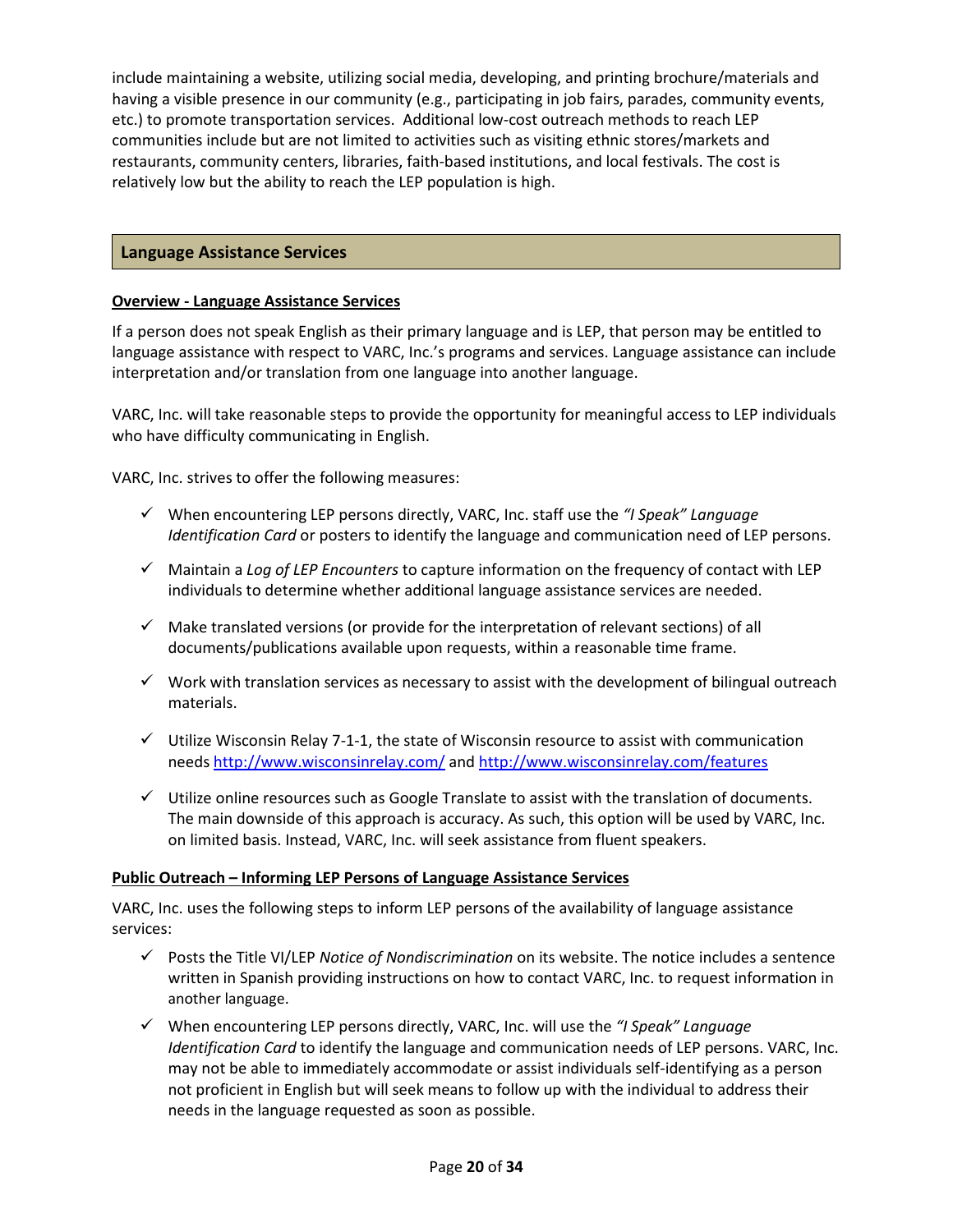- Review outreach activities and information gathered from the *Log of LEP Encounters* on the frequency of contact with LEP individuals to determine whether additional language assistance services are needed.
- $\checkmark$  Develop and maintain cooperative relationships with key agencies/community organizations that serve LEP populations in the area or region. These entities can assist in providing or verifying translations and/or identifying gaps in assistance to persons with LEP needs.
- $\checkmark$  Utilize translation services such a fluent speaker on staff, seeking out language assistance from community organizations, Wisconsin Relay 7-1-1, the state of Wisconsin resource to assist with communication need[s http://www.wisconsinrelay.com/](http://www.wisconsinrelay.com/) and <http://www.wisconsinrelay.com/features>

#### **Monitoring, Evaluating and Updating the Plan**

VARC, Inc. will review the LEP Plan on an annual basis. Review and updates will include the following:

- $\checkmark$  The number of documented LEP person contacts.
- $\checkmark$  How the needs of LEP persons have been addressed.
- $\checkmark$  Determine whether the need for translation services has changed.
- $\checkmark$  Determine with existing language assistance services are effective and sufficient to meet the needs of LEP persons.
- $\checkmark$  Determine whether complaints have been received concerning VARC, Inc.'s failure to meet the needs of LEP individuals.
- $\checkmark$  Sufficiency of staff training.
- $\checkmark$  Review of any new opportunities for LEP communication.
- $\checkmark$  Determine whether financial resources are needed to fund language assistance services.

#### **Training Staff**

The following training will be provided to applicable VARC, Inc. staff:

- $\checkmark$  Information on VARC, Inc.'s Title VI Non-Discrimination Plan and LEP responsibilities.
- $\checkmark$  Description of language assistance services offered to the public.
- $\checkmark$  Use of the "I-Speak Card" as a tool to assist LEP individuals.
- Documentation of language assistance requests using the *Log of LEP Encounters.*
- $\checkmark$  How to handle Title VI Non-Discrimination and LEP complaints.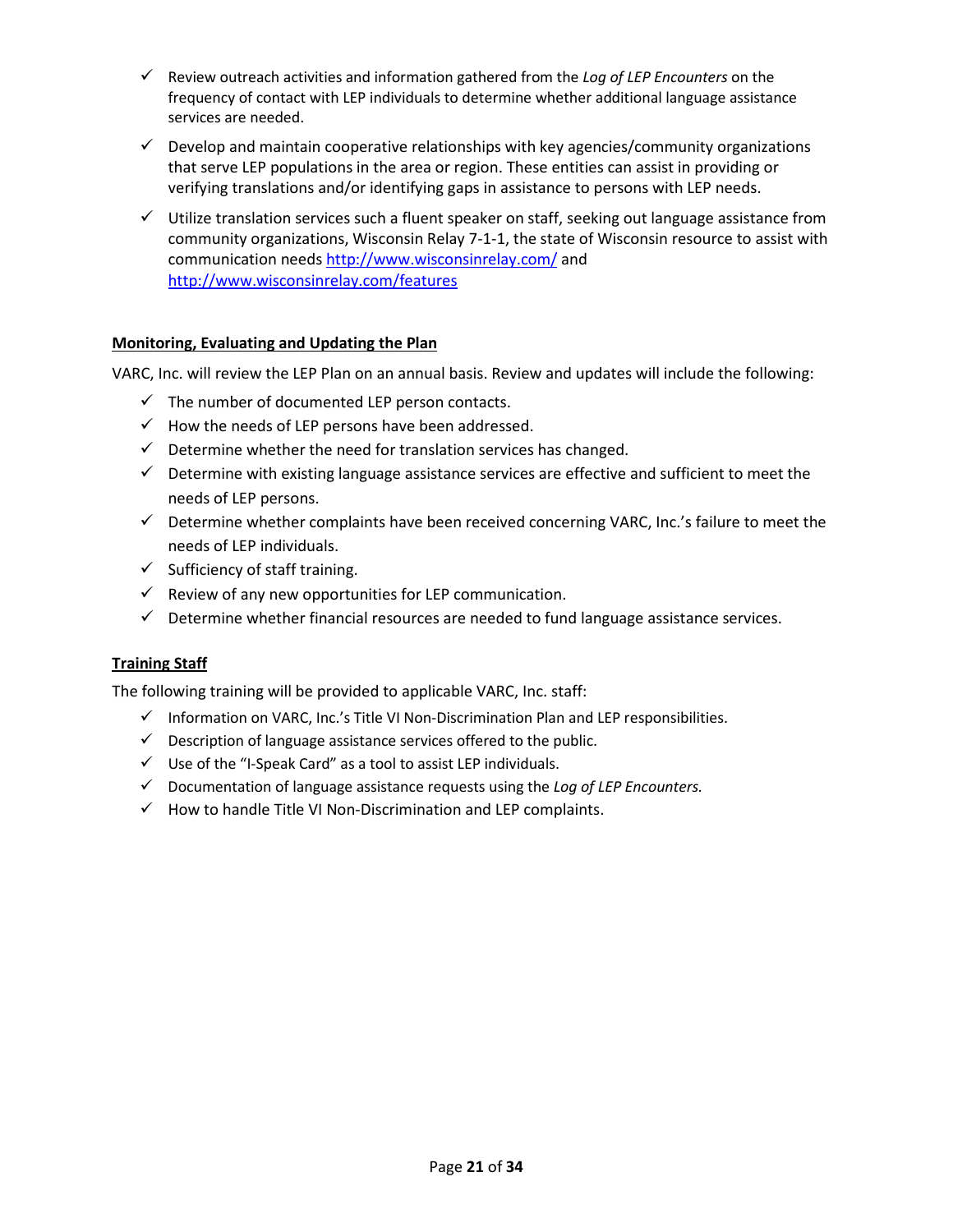## **Demographic Representation Information[4](#page-21-0)**

#### **A. Demographic Representation Table[5](#page-21-1)**

The table below shows US Census county population data by race and VARC, Inc. 's non-elected committees/councils related to transit.



 $\overline{\phantom{a}}$ 









Jumeeu County La Crosse County Momroe County Fixhend County Seuk County Deba Veman County Data by Rane 20... Data by Rane ... Data by Rane 20... Data by Rane 2... by Rane 2017 ... Data by Rane 20...

| County Data and<br><b>Board of Directors</b> | Caucasian | Hispanic/<br>Latino | Black/<br>African<br>American | Asian<br>American | <b>Native</b><br>American | Two or<br>More Races |
|----------------------------------------------|-----------|---------------------|-------------------------------|-------------------|---------------------------|----------------------|
| La Crosse County Population                  | 89.35%    | 1.99%               | 1.64%                         | 4.30%             | .22%                      | 2.35%                |
| <b>Monroe County Population</b>              | 90.12%    | 4.80%               | 1.80%                         | .84%              | 1.00%                     | 1.35%                |
| Juneau County Population                     | 91.8%     | 3.0%                | 2.3%                          | .50%              | 1.42%                     | .98%                 |
| <b>Richland County Population</b>            | 95.2%     | 2.2%                | .73%                          | .53%              | .34%                      | 1.0%                 |
| <b>Sauk County Population</b>                | 91.3%     | 4.8%                | .70%                          | .69%              | 1.0%                      | 1.51%                |
| <b>Vernon County Population</b>              | 96.3%     | 1.6%                | .44%                          | .47%              | .28%                      | .91%                 |
| VARC, Inc. -<br><b>Board of Directors</b>    | 100%      | 0%                  | 0%                            | 0%                | 0%                        | 0%                   |

#### **B. Efforts to Encourage Minority Participation**

VARC, Inc. understands diverse representation on committees, councils and boards results in sound policy reflective of its entire population. As such, VARC, Inc. encourages participation of all its citizens. As vacancies on non-elected boards, committees and councils become available, VARC, Inc. will make efforts to encourage and promote diversity.

To encourage participation on its boards, committees, and councils, VARC, Inc. will continue to reach out to community organizations to connect with all population groups in its service area. In addition, VARC, Inc. will use creative ways to make participating realistic and reasonable, such as scheduling meetings at times best suited to its members.

<span id="page-21-0"></span>**<sup>4</sup>** If VARC, Inc. has transit-related, non-elected planning boards, advisory councils or committees, or similar bodies, the membership of which is selected by VARC, Inc. , Title VI regulations require VARC, Inc. to provide a table depicting the membership of those committees broken down by race and a description of efforts made to encourage the participation of minorities on such committees.

<span id="page-21-1"></span>**<sup>5</sup>** County data by race is available at the WisDOT websit[e https://wisconsindot.gov/Documents/doing-bus/local-gov/astnce](https://wisconsindot.gov/Documents/doing-bus/local-gov/astnce-pgms/transit/compliance/title6-race.pdf)[pgms/transit/compliance/title6-race.pdf](https://wisconsindot.gov/Documents/doing-bus/local-gov/astnce-pgms/transit/compliance/title6-race.pdf) or the US Census Bureau website [http://data.census.gov](http://data.census.gov/)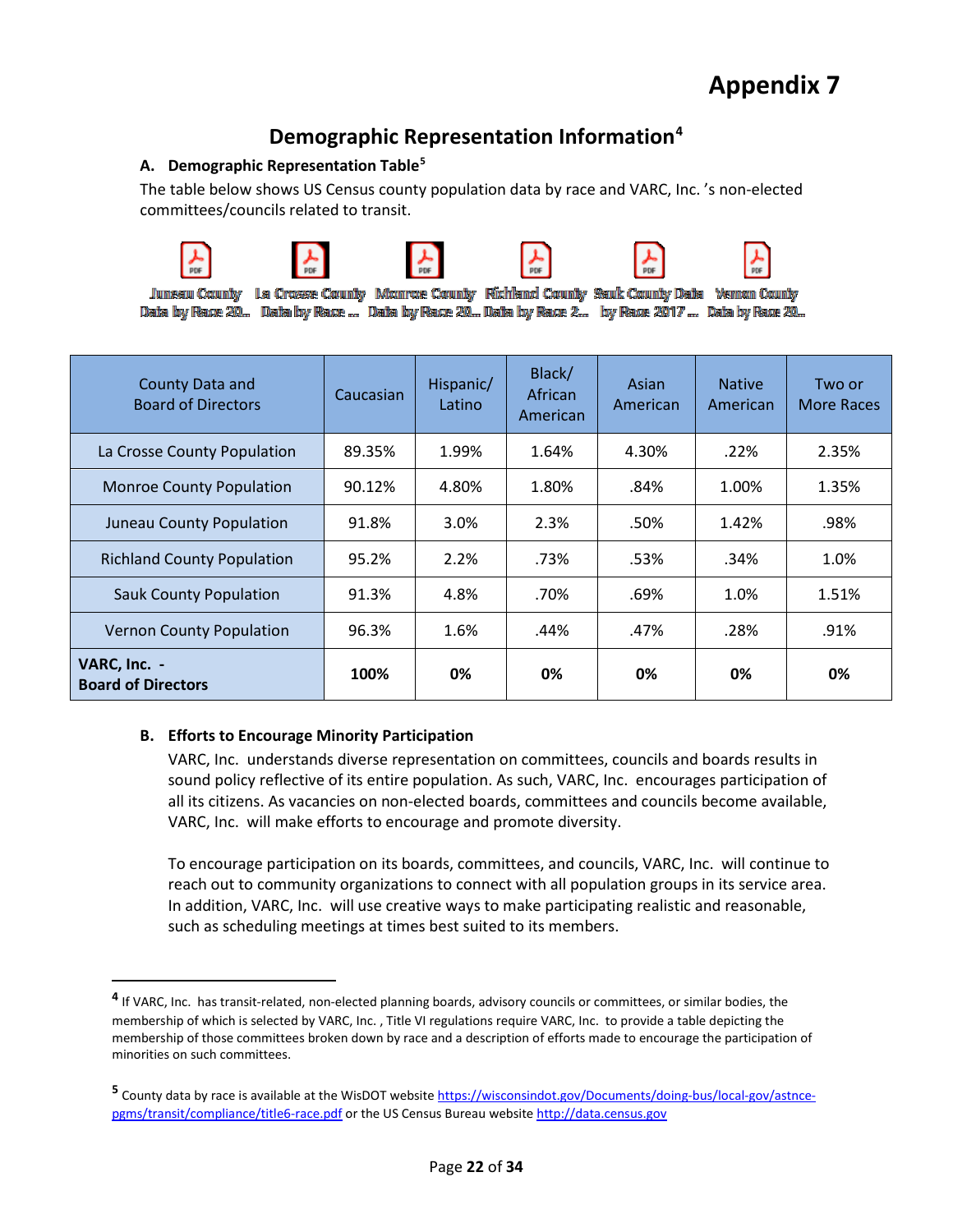## *Demographic Representation Data Collection Form***[6](#page-22-0)**

#### **Name of board, commission, council, etc.**

Date:

Dear Member,

VARC, Inc., as a recipient of federal funds is required under Title VI of the Civil Rights statue to ascertain the racial/ethnic make-up of any non-elected boards, commissions, councils, etc.

\_\_\_\_\_\_\_\_\_\_\_\_\_\_\_\_\_\_\_\_\_\_\_\_\_\_\_\_\_\_\_\_\_\_\_\_\_\_\_\_\_\_\_\_\_\_\_\_\_\_\_\_\_\_\_\_\_\_\_\_\_\_\_\_\_\_\_\_\_\_\_\_\_\_\_\_\_\_\_\_\_\_\_

Data from this section is used for statistical and reporting purposes. The information may be subject to disclosure under federal or state law or rule.

#### **Anti-Discrimination Notice**

It is unlawful for VARC, Inc. to fail or refuse to provide services, access to services or activities, or otherwise discriminate against an individual because of an individual's race, color, religion, sex, national origin, disability, or veteran status.

As a council under the jurisdiction of VARC, Inc., we invite council members to voluntarily self-identify their race/ethnicity in order for us to comply with FTA Title VI and LEP requirements. This information will be used according to the provisions of applicable federal and state laws, executive orders and regulations, including those requiring the information to be summarized and reported to the federal government for civil rights enforcement purposes.

#### **Race/Ethnicity**

If you choose to self-identify, please mark the **one box** describing the race/ethnicity category with which you primarily identify:

\_\_\_ *Asian or Pacific Islander*: All persons having origins in any of the peoples of the Far East, Southeast Asia, the Indian subcontinent, or the Pacific Islands. This area includes, for example, China, Japan, Korea, the Philippine Islands and Samoa.

\_\_\_ *Black and/or African American* (not of Hispanic origin): All persons having origins in any of the Black racial groups of Africa.

\_\_\_ *Hispanic:* All persons of Mexican, Puerto Rican, Cuban, Central or South American, or other Spanish culture or origin, regardless of race.

*\_\_\_ American Indian or Alaskan Native*: All persons having origins in any of the original peoples of North America, and who maintain cultural identification through tribal affiliation or community recognition.

*\_\_\_ Caucasian* (not of Hispanic origin): All persons having origins in any of the original peoples of Europe, North Africa, or the Middle East.

<span id="page-22-0"></span> $6$  This form is an optional tool VARC, Inc. can use to gather information on the racial composition of its committee members for the purposes of meeting the Title VI plan requirements.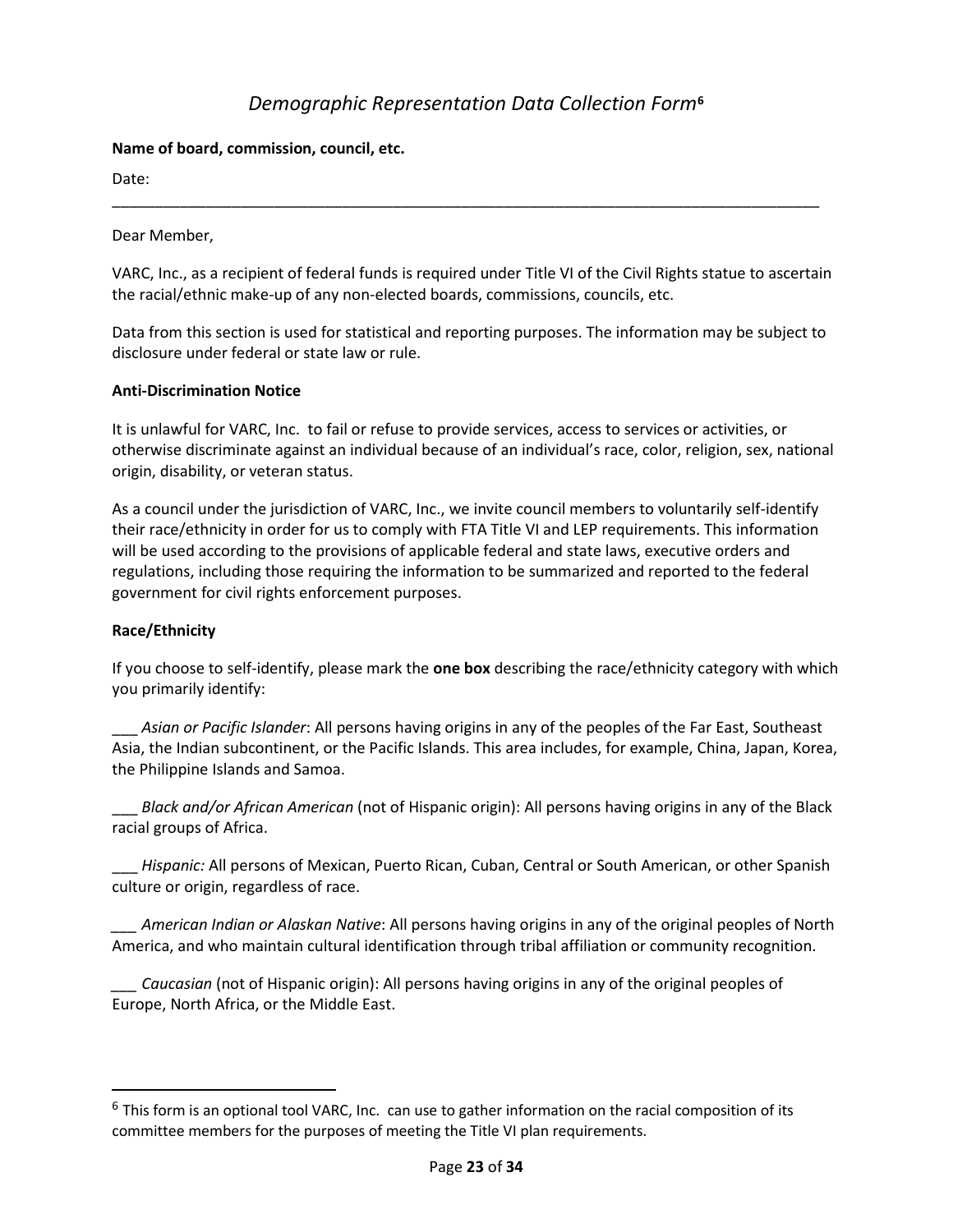## **Translated Vital Documents – Spanish and Hmong**

## **Título VI – El aviso de no discriminación a el público[7](#page-23-0)**

El aviso de no discriminación de la **VARC, Inc.** es el siguiente:

## **El Aviso de no discriminación**

#### **VARC, Inc.**

- **VARC, Inc.** se compromete a garantizar que ninguna persona sea excluida, participe, se le nieguen los beneficios o se la discrimine por motivos de raza, color, origen nacional, discapacidad, sexo, edad, religión, estado de ingresos o competente limitado del inglés en todos y cada uno de los programas, actividades o servicios administrados por la **VARC, INC.** de conformidad con el Título VI de la Ley de Derechos Civiles de 1964 y las autoridades de no discriminación relacionadas.
- Cualquier persona que crea que ha sido agraviada por práctica discriminatoria ilegal puede presentar una queja con la **VARC, Inc.**
- Para obtener más información sobre el programa de derechos civiles de la **VARC, Inc.**, y los procedimientos para presentar una queja, comuníquese con 608-637-3934 (para personas con problemas de audición, por favor utilice el servicio Wisconsin Relay 711): envié un correo electrónico a [humanresources@varcinc.com](mailto:humanresources@varcinc.com) o visite nuestra oficina administrativa a la dirección 1133 Nelson Parkway, Viroqua, WI 54665. Para obtener más información, visite [https://www.varcinc.com](https://www.varcinc.com/)
- Una demandante puede presentar una queja directamente con la Administración de Federal de Tránsito por presentado una queja con la Oficina de Derechos Civiles, atención: Coordinador del Programa Título VI, East Building, 5th Floor-TCR, 1200 New Jersey Ave., SE Washington, DC, 20590.
- If information is needed in another language, contact 608-637-3934. Si se necesita informacion en otro idioma de contacto, 608-637-3934. Yog muaj lus qhia ntxiv rau lwm hom lus, hu rau 608-637-3934.

*El aviso de no discriminación* **VARC, Inc.** se publica en los siguientes lugares

- Sitio web de la agencia [https://www.varcinc.com](https://www.varcinc.com/)
- $\checkmark$  De la oficina de la agencia (área común, salas de reuniones públicas, etc.)
- $\checkmark$  Vehículos interiores

l

- $\checkmark$  Una declaración de no discriminación;
- Información sobre cómo solicitar información adicional sobre las obligaciones del Título VI de la agencia, incluida información sobre cómo presentar una queja, la ubicación del formulario de queja, etc.
- $\checkmark$  Información sobre cómo solicitar información del Título VI en otro idioma, si es necesario.

El *Aviso de no discriminación* debe publicarse en los siguientes lugares: sitio web, áreas públicas de las agencias, oficinas, interiores de vehículos, guías / horarios de pasajeros y complejos de tránsito.

<span id="page-23-0"></span>**<sup>7</sup>** Las regulaciones del Título VI requieren la **VARC, Inc.** Informe a los clientes y al público sobre sus derechos bajo el Título VI mediante la publicación de un *Aviso de no discriminación*. El aviso público debe incluir: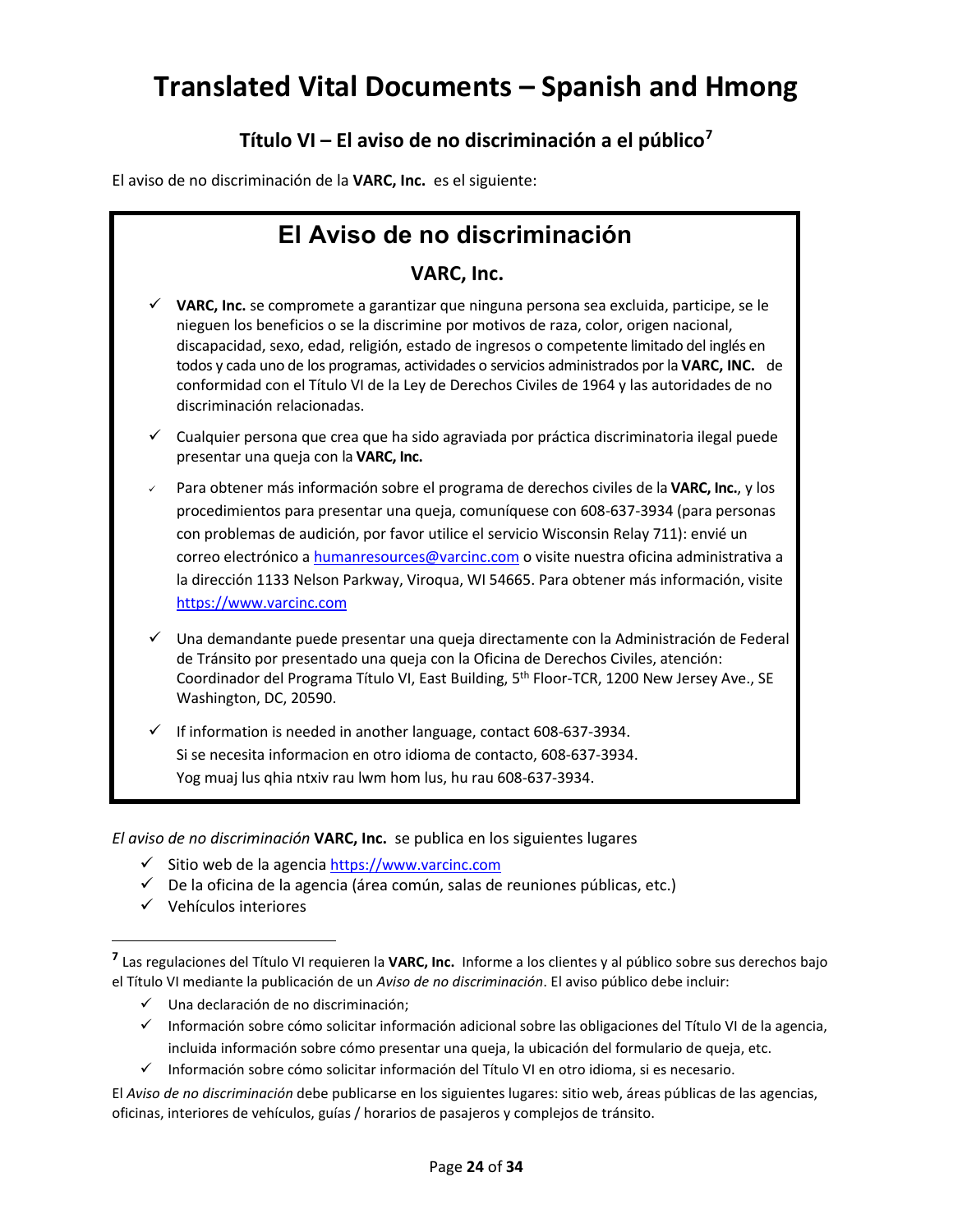## **El Procedimiento de Quejas**

El Procedimiento de Quejas de la **VARC, Inc.** está disponible en los siguientes lugares:

- $\checkmark$  Sitio web de la agencia, ya sea como referencia en el aviso al público o en su totalidad.
- $\checkmark$  Áreas públicas de la oficina de la agencia (área común, salas de reuniones públicas, etc.)

Cualquier persona que crea haber sido discriminado por motivos de raza, color, origen nacional, discapacidad, sexo, edad, religión, estado de ingresos o dominio limitado del inglés (LEP) por parte de la **VARC, Inc.** puede completar un formulario de queja y entregar el a de la **VARC, Inc.** 

El formulario de queja también se puede usar para entregar quejas generales a la **VARC, Inc.** 

De la **VARC, Inc.** investiga las quejas recibidas no más de 180 días hábiles después del presunto incidente. De la **VARC, Inc.** procesará las quejas que estén completes.

Una vez que se recibe la queja, la **VARC, Inc.** la revisará y trabajará para resolverla de manera informal, si es posible.

Si la queja garantiza un proceso formal de queja de derechos civiles, la **VARC, Inc.** seguirá los pasos enumerados en este procedimiento de queja. La **VARC, Inc.** también puede utilizar este procedimiento formal para atender quejas generales. Si la **VARC, Inc.** determina que tiene jurisdicción, el demandante recibirá una carta de reconocimiento que indica que la queja será investigada por la **VARC, Inc.** como una queja de derechos civiles.

La **VARC, Inc.** tiene **45** días hábiles para investigar la queja de derechos civiles. Si se necesita más información para resolver el caso, la **VARC, Inc.** puede contactar al demandante.

El/La demandante tiene **10** días hábiles a partir de la fecha de la carta para enviar la información solicitada al investigador asignado al caso.

Si el demandante no contacta al investigador o no enviar la información adicional dentro de los **10** días hábiles, la **VARC, Inc.** puede cerrar el caso administrativamente. Un caso puede cerrarse administrativamente también si el demandante ya no desea continuar con su caso.

Después de que el investigador revise la queja, se emitirá una de dos (2) cartas al demandante: una carta de cierre o una carta de descubrimiento.

- $\checkmark$  Una carta de conclusión resume las acusaciones y establece que no hubo una violación del Título VI que el caso se cerrará.
- $\checkmark$  Una carta de descubrimiento resume las acusaciones y las entrevistas con respecto al presunto incidente, y explica si ocurrirá alguna acción disciplinarían, capacitación adicional del miembro del personal u otra acción.

Si el demandante desea apelar la decisión, tiene **30** días hábiles después de la fecha de la carta o la carta de descubrimiento para hacerlo.

Una persona también puede entregar una queja directamente ante la Administración Federal de Tránsito, en la Oficina de Derechos Civiles de la FTA, 1200 New Jersey Avenue SE, Washington, DC 20590.

If information is needed in another language, then contact 608-637-3934 Si se necesita información en otro idioma de contacto, 608-637-3934.

Yog muaj lus qhia ntxiv rau lwm hom lus, hu rau 608-637-3934.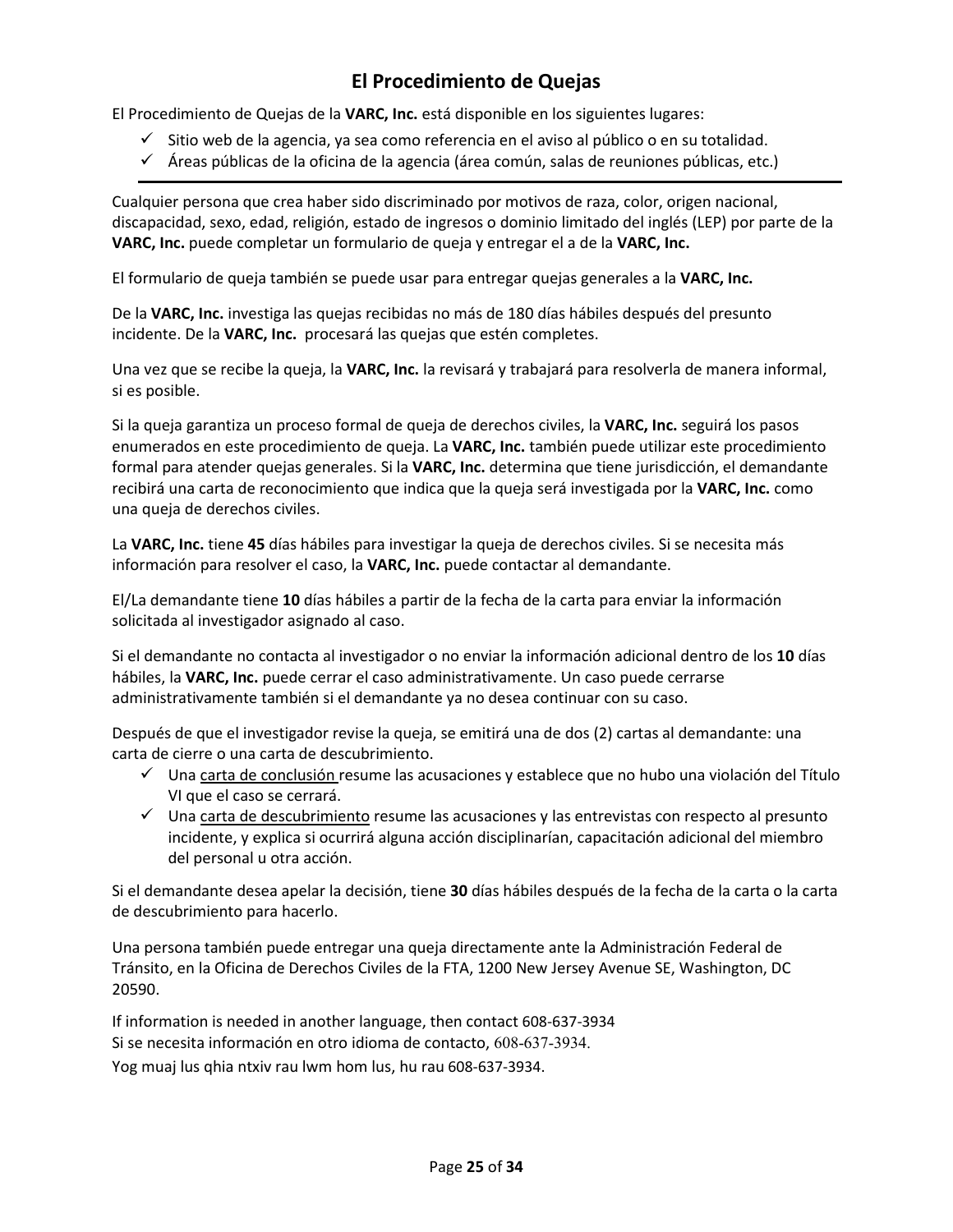## **VARC, Inc.** – Formulario de Complementos/Quejas

La **VARC, Inc.** Está comprometido a proveer usted con servicios de transportación segura y fiable y queremos sus comentarios. Por favor usa este formulario por sugerencias, quejas y complementos. Por favor, entregar este formulario electrónicamente a [humanresources@varcinc.com](mailto:humanresources@varcinc.com) o en persona a la dirección debajo.

#### **VARC, Inc.**

1133 Nelson Parkway Viroqua, WI 54665

También, puede nos llamar a 608-637-3934. Por favor, provea su información de contacto para recibir una respuesta.

#### **Sección A: Requisitos de formato accesible**

Por favor, verifique el formato preferido para este documento.

| $\Box$ Letra grande                             | $\Box$ TDD o Relé | $\Box$ Grabación de<br>audio | $\Box$ Otra (si está seleccionado, indique qué<br>tipo de formato necesita en el cuadro<br>debajo) |
|-------------------------------------------------|-------------------|------------------------------|----------------------------------------------------------------------------------------------------|
| Haga clic o toque aquí para introducir el texto |                   |                              |                                                                                                    |

#### **Sección B: Información de contacto**

| Nombre Haga clic o toque aquí para introducir el texto    | Número de teléfono (incluyendo el Código de área)<br>Haga clic o toque aquí para introducir el texto |
|-----------------------------------------------------------|------------------------------------------------------------------------------------------------------|
| Dirección Haga clic o toque aquí para introducir el texto | Ciudad Haga clic o toque aquí para introducir el<br>texto                                            |
| Estado Haga clic o toque aquí para introducir el texto    | Código postal Haga clic o toque aquí para<br>introducir el texto                                     |

Correo electrónico Haga clic o toque aquí para introducir el texto

¿Está presentado esta queja en su propio nombre?  $\Box$  Sí  $\Box$  Sí

Si no, por favor provea el nombre y la relación de la persona por la que se queja y por qué está completando el formulario en su nombre en el cuadro a continuación.

Haga clic o toque aquí para introducir el texto

| Por favor, confirme que ha obtenido el permiso del partido agraviado si está |    |
|------------------------------------------------------------------------------|----|
| completando por un tercer partido.                                           | No |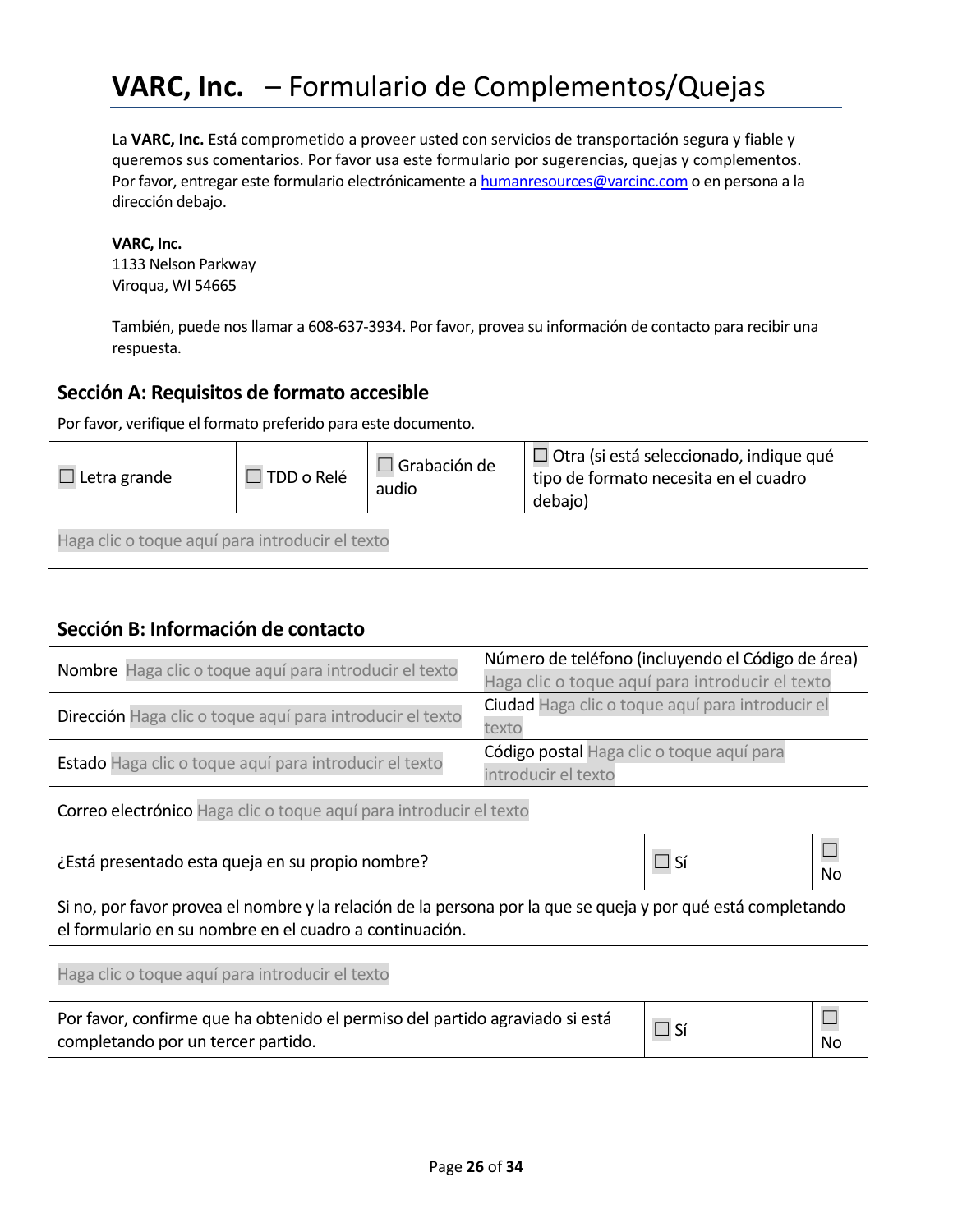## **Sección C: Tipo de comento**

| ¿Qué tipo de comentario estás proveyendo? Por favor, marque qué categoría se aplica mejor.                                |                           |                                                     |                        |  |  |
|---------------------------------------------------------------------------------------------------------------------------|---------------------------|-----------------------------------------------------|------------------------|--|--|
| Queja                                                                                                                     | Complemento<br>Sugerencia |                                                     | Otra<br>$\blacksquare$ |  |  |
| ¿Cual de los siguiente describe la natura del comentario? Por favor, marque uno o más de las casillas de<br>verificación. |                           |                                                     |                        |  |  |
| Raza                                                                                                                      | Color<br>$\blacksquare$   | Origen Nacional                                     | Religión               |  |  |
| Edad                                                                                                                      | $\Box$ Sexo               | $\Box$ Servicio                                     | Estado de Ingresos     |  |  |
| Competente limitado del inglés (C.L.I)                                                                                    |                           | Ley de estadounidenses con discapacidad<br>(L.E.D.) |                        |  |  |

## **Sección D: Detalles de comento**

| Por favor, responda a las preguntas debajo sobre su comentario.                                                     |                                                 |                                                          |                |  |
|---------------------------------------------------------------------------------------------------------------------|-------------------------------------------------|----------------------------------------------------------|----------------|--|
| ¿Ocurrió el incidente en el siguiente tipo de<br>servicio? Por favor marque cualquier casilla que<br>pueda aplicar. | $\Box$ Paratransit                              | $\Box$ Taxi<br>compartido                                | $\Box$ Autobús |  |
| ¿Cuál fue la fecha del suceso?                                                                                      | Día, mes, año                                   | Haga clic para agregar la fecha en el siguiente formato: |                |  |
| ¿Cuál fue la hora del suceso?                                                                                       |                                                 | Haga clic para agregar su hora preferido                 |                |  |
| ¿Qué es el nombre o la identificación del empleado<br>o empleados involucrados?                                     | Haga clic o toque aquí para introducir el texto |                                                          |                |  |
| ¿Qué es el nombre o la identificación del otros<br>involucrados, si procede?                                        | Haga clic o toque aquí para introducir el texto |                                                          |                |  |
| ¿Qué es el numero o el nombre de la ruta en la que<br>estaba, si procede?                                           | Haga clic o toque aquí para introducir el texto |                                                          |                |  |
| ¿Qué era la dirección o el destino al que se dirigía<br>ocurrió el suceso, si procede?                              | Haga clic o toque aquí para introducir el texto |                                                          |                |  |
| ¿Donde estaba la ubicación del suceso?                                                                              | Haga clic o toque aquí para introducir el texto |                                                          |                |  |
| ¿El uso de una ayuda de movilidad estuvo<br>involucrado en el suceso?                                               | $\Box$ Sí                                       | $\Box$ No                                                |                |  |
| Por favor, añada detallas descriptivas sobre el<br>suceso.                                                          | Haga clic o toque aquí para introducir el texto |                                                          |                |  |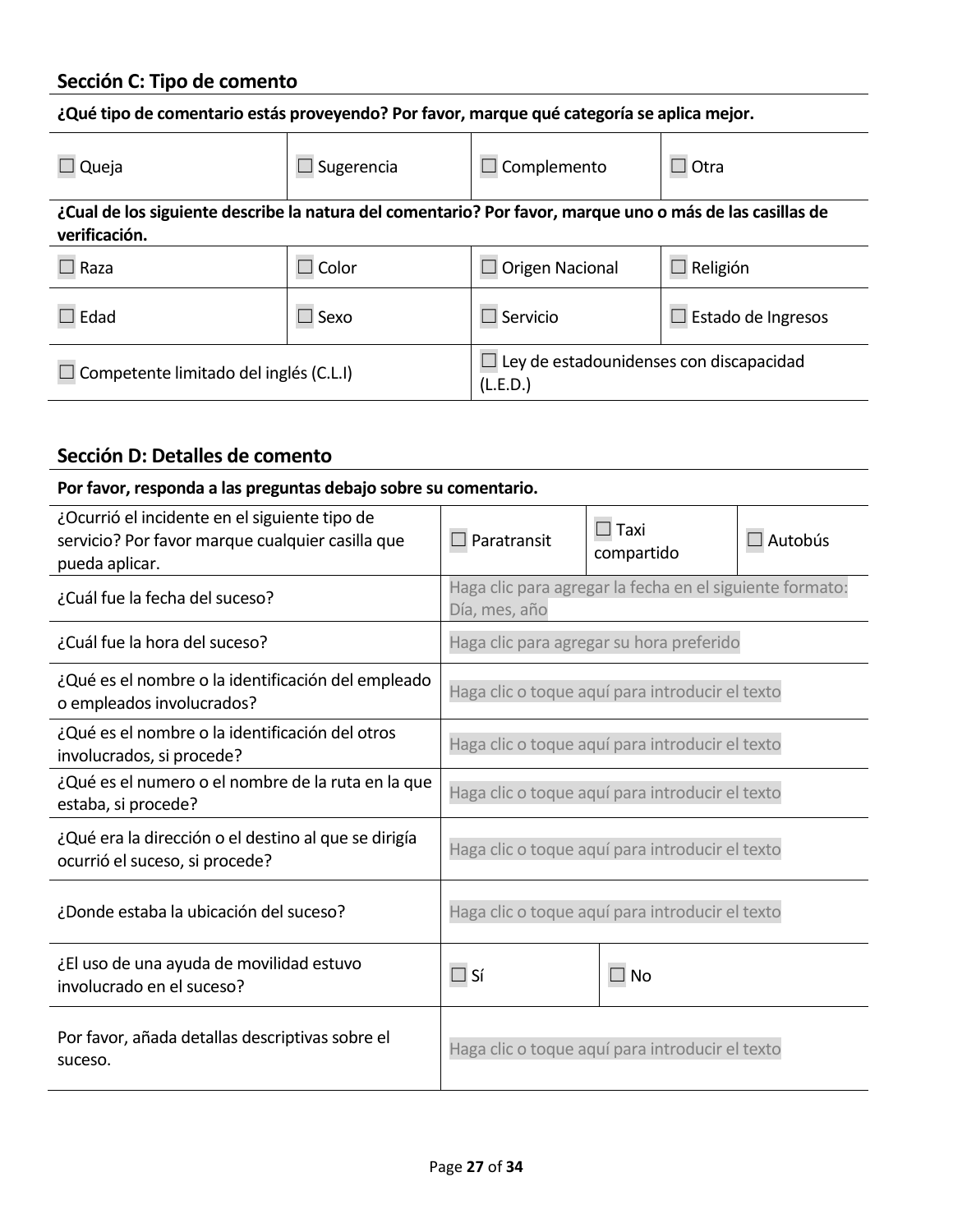**En la casilla de baja, por favor explique tan claramente como sea posible lo que ocurrió y por qué cree que fue discriminado.** 

| Haga clic o toque aquí para introducir el texto                                                                                       |  |  |        |  |  |
|---------------------------------------------------------------------------------------------------------------------------------------|--|--|--------|--|--|
| Sección E: El seguimiento                                                                                                             |  |  |        |  |  |
| $\Box$ Sí<br>¿Podemos contactarlo si necesitamos más detallas o información?<br>$\square$ No                                          |  |  |        |  |  |
| En caso afirmativo, ¿cómo le gustaría ser contactado? Por favor, seleccione su forma de contacto preferida<br>en una casilla de baja. |  |  |        |  |  |
| Teléfono<br>Correo electrónico                                                                                                        |  |  | Correo |  |  |
| Si prefiere que lo contactemos por teléfono, indique el mejor día y hora para comunicarse con usted.                                  |  |  |        |  |  |
| Haga clic para agregar su día preferido<br>Haga clic para agregar su hora preferido                                                   |  |  |        |  |  |

#### **Sección F: Resultado deseado**

**Por favor, haga una lista de baja los pasos le gustarían tomar para que tratar con el conflicto o el problema.**

Haga clic o toque aquí para introducir el texto

**Si aplicable, haga una lista de baja todas las agencias adicionales con las que ha presentado esta queja, como las agencias federales, estatales o locales, o ante cualquier tribunal federal o estatal. Incluya la información de contacto a donde se envío la queja.** 

Haga clic o toque aquí para introducir el texto

#### **Sección G: Firma**

**Por favor, adjunte algunos documentas que tenga que apoya la denuncia. Luego, feche y firme este formulario y envíelo a La VARC, Inc.** 

| <b>Nombre</b> Haga clic o toque aquí para | <b>Fecha:</b> Haga clic para agregar la fecha en el siguiente |
|-------------------------------------------|---------------------------------------------------------------|
| introducir el texto                       | formato: Día, mes, año                                        |

Firma Haga clic o toque aquí para introducir el texto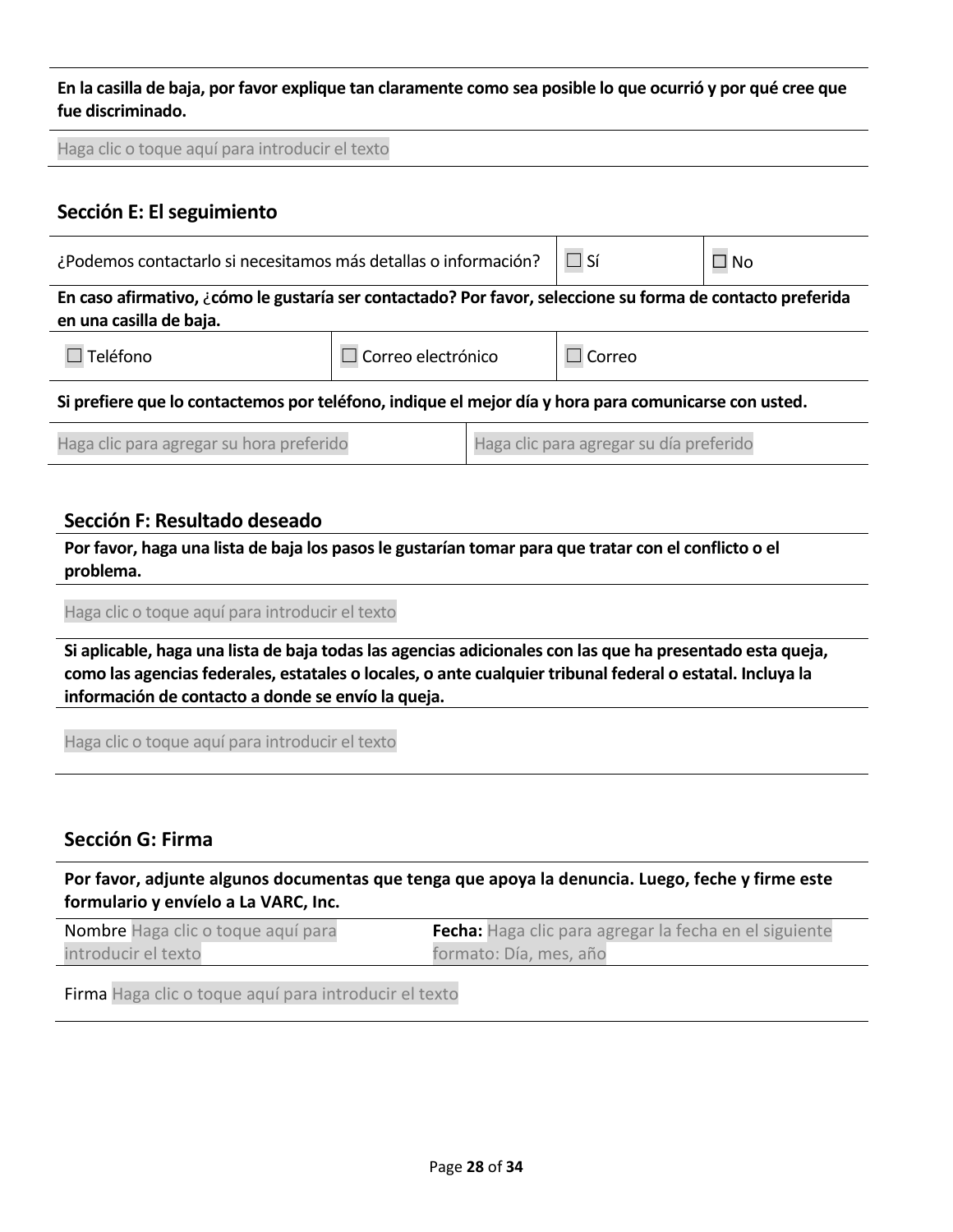## **Title VI - Kev Ceeb Toom Tsis Muaj Kev Ntxub Ntxaug rau Cov Pej Xeem[8](#page-28-0)**

**VARC, Inc.'s** skev Ceeb Toom Tsis Muaj Kev Ntxub Ntxaug yog li nram qab no:

## **Kev Ceeb Toom Tsis Muaj Kev Ntxub Ntxaug VARC, Inc.**

- **VARC, Inc.** tau cog lus los xyuas kom tsis muaj ib tus neeg twg raug cais tawm ntawm, koom nrog hauv, tsis kam lees cov txiaj ntsig ntawm, lossis lwmyam kev ntxub ntxaug raws haiv neeg, xim tawv nqaij, tuaj teb chaws twg, xiam oob qhab, poj niam txiv neej, hnub nyoog, kev ntseeg, khwv tau nyiaj lossis tsis paub lus Askiv zoo nyob rau txhua qhov thiab txhua cov haujlwm, kev ua lossis cov kev pabcuam tswj hwm los ntawm **VARC, Inc.** raws li txoj cai Title VI ntawm txoj cai Li Civil Rights Act of 1964 thiab cov tsis muaj kev txwv tsis pub cais tawm.
- Ib tug neeg twg uas ntseeg tias lawv tau raug kev txom nyem los ntawm kev coj tsis raws cai txoj cai yuav foob hais qhov tsis txaus siab mus rau **VARC, Inc.**
- Yog xav paub **VARC, Inc's** cov ntaub ntawv ntau ntxiv ntawm txoj cai pej xeem, thiab cov txheej txheem los sau ntawv foob, tiv tauj 608-637-3934, (rau cov tsis hnov lus zoo, thov siv Wisconsin Relay 711 kev pabcuam); [humanresources@varcinc.com](mailto:humanresources@varcinc.com) lossis tuaj ntsib peb chav lis haujlwm ntawm 1133 Nelson Parkway, Viroqua, WI 54665. Yog xav paub ntau ntxiv, mus saib [https://www.varcinc.om](https://www.varcinc.om/)
- Tus neeg tsis txaus siab sau tau ntawv tsis txaus siab ncaj qha mus rau tsoomfwv Federal Transit Administration los ntawm kev foob qhov tsis txaus siab mus rau Lub Chaw Haujlwm Saib Xyuas Txoj Cai, Saib Xyuas: Title VI Program Coordinator, East Building, 5th Floor-TCR, 1200 New Jersey Ave., SE Washington, DC, 20590.
- If information is needed in another language, contact 608-637-3934. Si se necesita informacion en otro idioma de contacto, 608-637-3934. Yog muaj lus qhia ntxiv rau lwm hom lus, hu rau 608-637-3934.

**VARC, Inc.** Ntawv Ceeb Toom Tsis Muaj Kev Ntxub Ntxaug raug muab tso rau hauv cov chaw hauv qab no:

- $\checkmark$  Chaw ua hauj lwm lub vas xaib [https://www.varcinc.om](https://www.varcinc.om/)
- $\checkmark$  Cov chaw hauv thaj chaw ntawm lub chaw haujlwm (thaj chaw dav dav, chav sib ntsib pej xeem, thiab lwm yam)
- $\checkmark$  Hauv tsheb

 $\overline{\phantom{a}}$ 

<span id="page-28-0"></span>**<sup>8</sup>** Txoj cai Title VI xav kom VARC, INC. yuav tsum qhia rau kom qhia cov qhua thiab cov pej xeem txog lawv txoj cai raws li Title VI cov cai los ntawm kev tshaj tawm txog Kev Tsis Pub Ntxub.

 $\checkmark$  Ib nqe lus ntawm tsis muaj kev ntxub ntxaug;

 $\checkmark$  Cov ntaub ntawv qhia txog yuav thov cov ntaub ntawv ntxiv li cas hais txog lub koom haum cov cai hais txog Title VI cov luag num, cov ntaub ntawv qhia kev foob, qhov chaw muaj cov ntaub ntawv tsis txaus siab, thiab lwm yam;

 $\checkmark$  Cov ntaub ntawv qhia txog yuav thov cov ntawv muaj cov cai Title VI nyob rau hauv lwm yam lus, yog tias xav tau.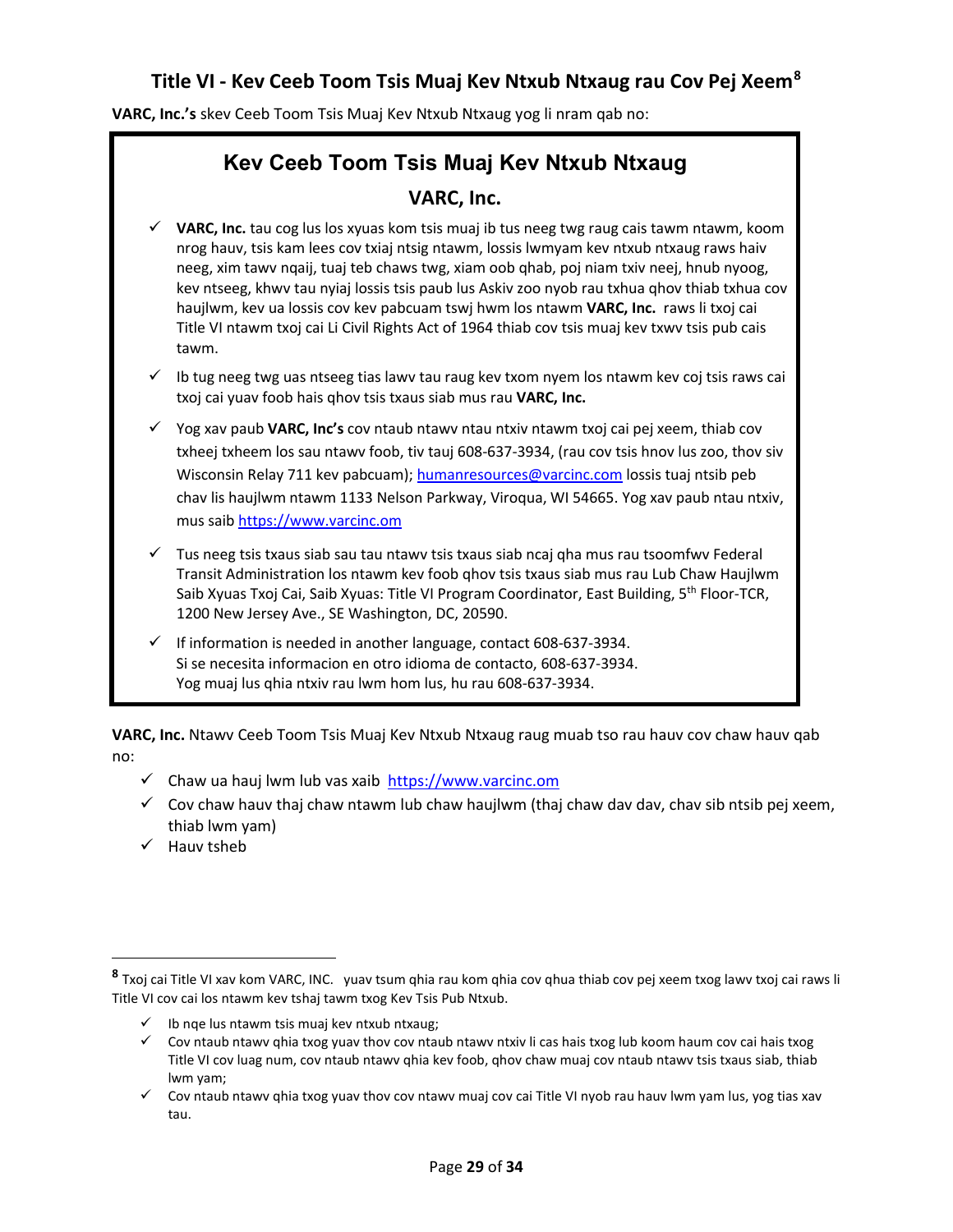## **Txheej Txheem Tsis Txaus Siab**

Lub **VARC, Inc.'s** stxheej txheem tsis txaus siab muaj nyob rau hauv cov chaw hauv qab no:

- $\checkmark$  Lub chaw haujlwm cov vev xaib, ua ib qho siv rau hauv Tsab Ntawv Ceeb Toom rau pej xeem lossis hauv nws qhov tseeb.
- $\checkmark$  Cov chaw hauv thaj chaw ntawm chav haujlwm hauv koom haum (thaj chaw ib txwm, chav sib tham rau pej xeem, thiab lwm yam)

Ib tug neeg twg uas ntseeg tias lawv tau raug cais tshwj vim haiv neeg, xim tawv nqaij, haiv neeg twg, xiam oob qhab, poj niam txiv neej, hnub nyoog, kev ntseeg, muaj pluag los yog lus Askiv tsis txaus los ntawm **VARC, Inc's** stuaj yeem sau daim foos tsis txaus siab thiab xa tuaj rau **VARC, Inc.** 

Daim Ntawv Tsis Txaus Siab kuj tseem siv tau los xa cov lus yws tuaj rau **VARC, Inc.** 

Lub **VARC, Inc.** tshawb xyuas cov lus tsis txaus siab tau txais tsis pub dhau 180 hnub ua haujlwm tom qab qhov raug iab liam. Lub **VARC, Inc.** yuav tshuaj xyuas rau cov ntawm tsis txaus siab uas ua tiav.

Thaum txais tau daim ntawm tsis txaus siab, lub **VARC, Inc.** yuav tshuaj xyuas qhov tsis txaus siab thiab ua haujlwm los daws qhov tsis txaus siab tsis raws cai, yog tias ua tau.

Yog tias qhov kev tsis txaus siab tsim nyog saib raws li kev cai lij choj pej xeem, lub **VARC, Inc.** yuav ua raws li cov theem teev tseg hauv cov txheej txheem kev tsis txaus siab no. Lub **VARC, Inc.** yuav siv cov txheej txheem no los daws cov kev tsis txaus siab thoob plaws. Yos tias lub **VARC, Inc.** txiav txim tias nws muaj cai cheeb tsam tus tsis txaus siab yuav tau txais ib tsab ntawv lees paub tias daim ntawv tsis txaus siab yuav raug soj ntsuam los ntawm lub **VARC, Inc.** raws li kev cai lij choj pej xeem tsis txaus siab.

Lub **VARC, Inc.** muaj **45** hnub ua haujlwm los tshawb xyuas kev tsis txaus siab ntawm cov pej xeem cov cai. Yog xav tau ntxiv cov ntaub ntawv los daws qhov teebmeem, lub **VARC, Inc.** yuav hu rau tus neeg tsis txaus siab.

Tus neeg tsis txaus siab muaj li **10** hnub ua haujlwm los ntawm hnub tim tsab ntawv xa yuav tsum xa ntaub ntawv rau tus kws tshawb xyuas cov ntaub ntawv.

Yog tias tus neeg xwj qhov kev tsis txaus siab hu tsis tau rau tus neeg tsis txaus siab lossis tsis tau txais cov ntaub ntawv ntxiv nyob rau ntawm 1**0** hnub ua haujlwm, lub **VARC, Inc.** tuaj yeem kaw rooj plaub foob.

Ib rooj plaub yuav raug kaw tau yog tus neeg tsis txaus siab tsis xav nrhiav lawv rooj plaub ntxiv.

Tomqab kws cov kws tshuaj xyuas tshawb xyuas daim ntawv foob qhov tsis txaus siab, ib tsab ntawv ntawm ob tsab ntawv yuav xa rau tus neeg foob: tsab ntawv kaw lossis tsab ntawv tshawb pom.

- $\checkmark$  Tsab ntawy kaw hais txog cov lus sib liam thiab cov xeev tias tsis muaj kev ua txhaum txoj cai Title VI thiab rooj plaub yuav raug kaw.
- $\checkmark$  Tsab Ntawv Tshawb Pom ghia cov lus sib liam thiab sib tham txog ghov raug iab liam no, thiab piav qhia seb puas muaj kev rau txim, kev cob qhia ntxiv ntawm cov neeg lis haujlwm, lossis lwm yam kev ua yuav tshwm sim.

Yog hais tias tus neeg tsis txaus siab xav rov hais dua qhov kev txiav txim siab, tus tsis txaus siab muaj **30** hnub ua haujlwm tom qab hnub tim ntawm xa tsab ntawv lossis xa Tsab Ntawv Tshawb Pom.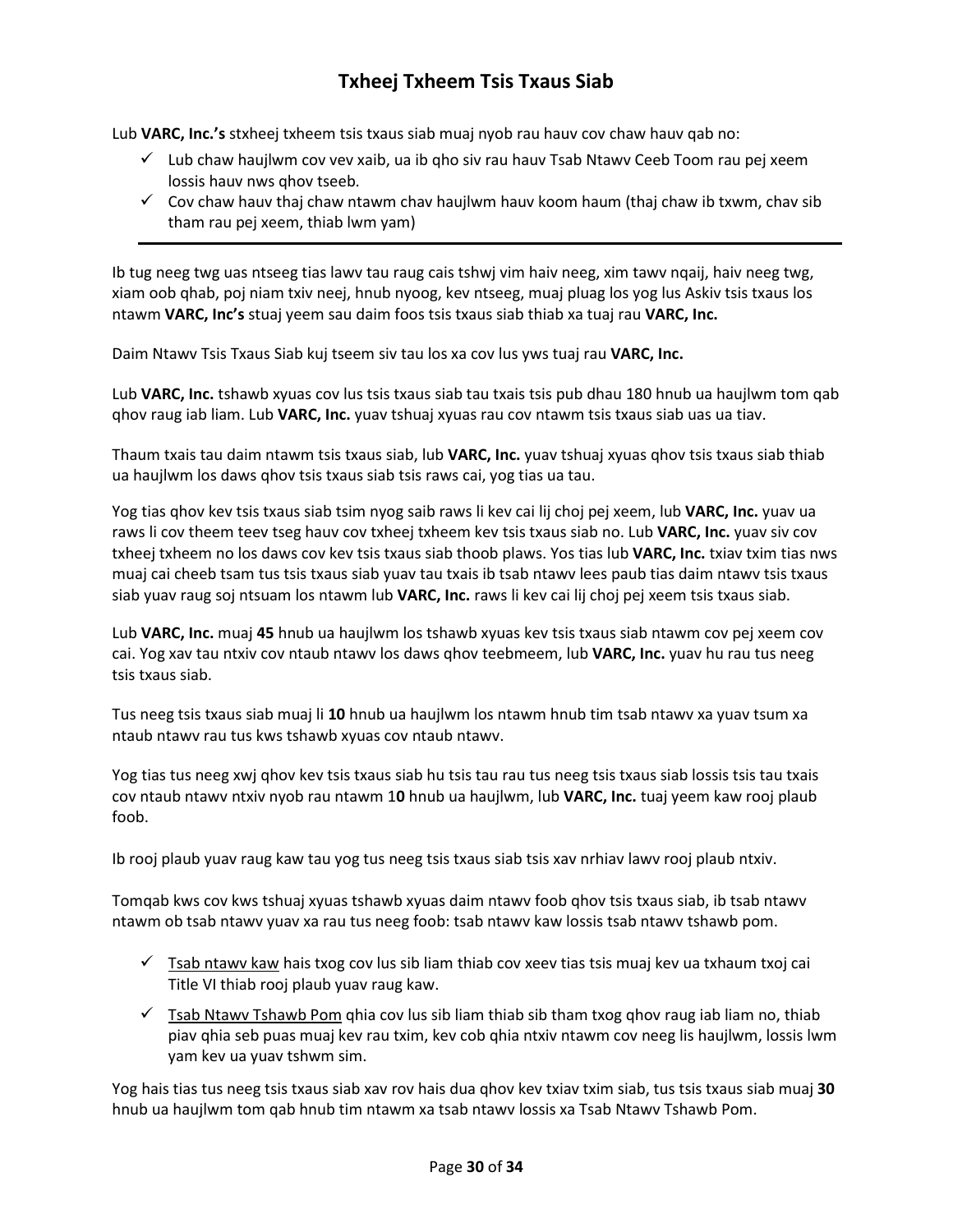Ib tus neeg tseem sau tau ntawv tsis txaus siab ncaj qha rau Federal Transit Administration, at FTA Office of Civil Rights, 1200 New Jersey Avenue SE, Washington, DC 20590.

If information is needed in another language, then contact 608-637-3934.

Si se necesita informacion en otro idioma de contacto, 608-637-3934.

Yog muaj lus qhia ntxiv rau lwm hom lus, hu rau 608-637-3934.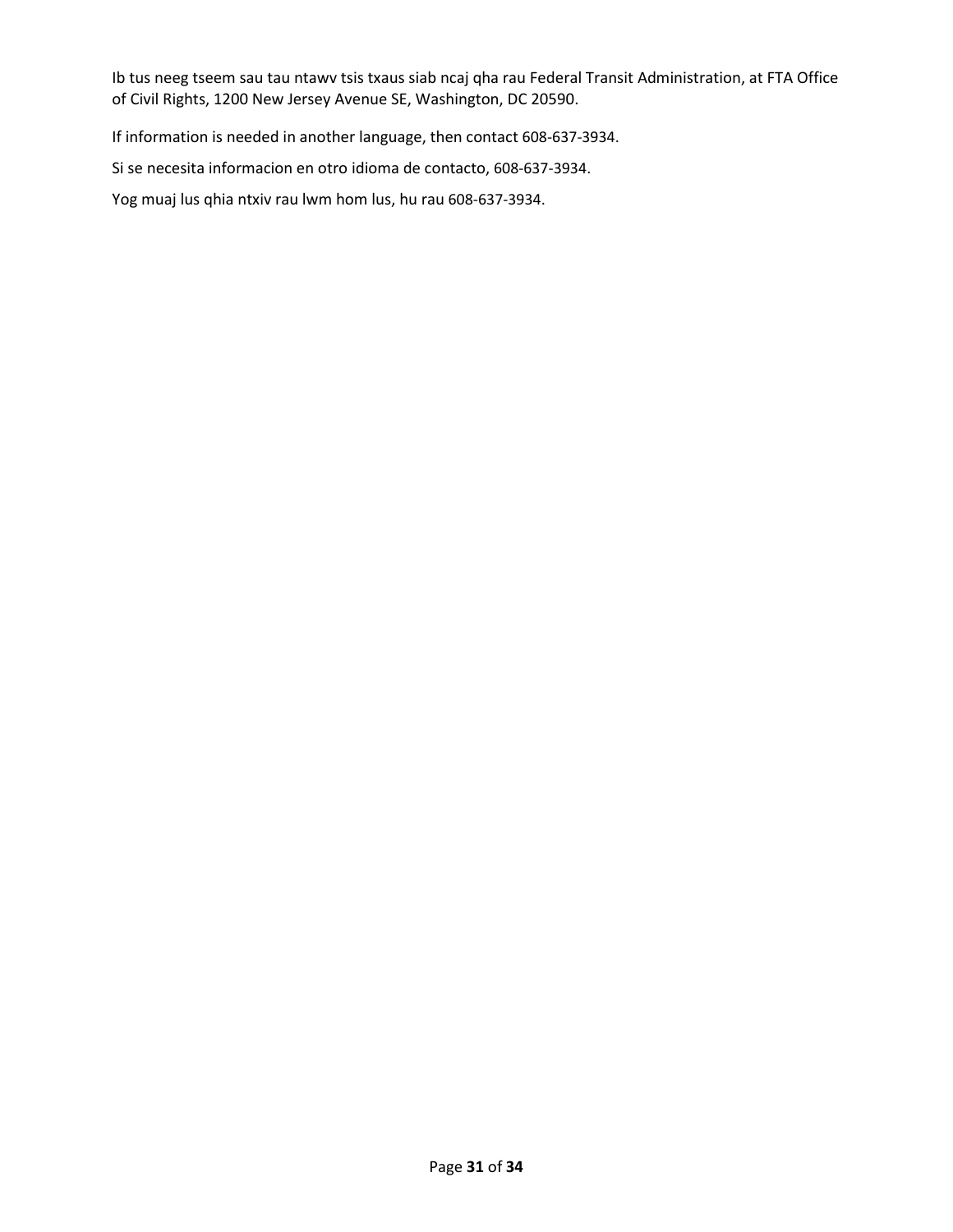**VARC, Inc.** tau cog lus tias yuav muab cov kev pabcuam thauj mus los uas nyab xeeb thiab txhim khu kev qha thiab peb xav tau koj lub tswv yim. Thov siv daim ntawv no rau lub tswv yim, qhuas thiab tsis txaus siab.

Thov xa daim ntawv no hauv email ra[u humanresources@varcinc.com](mailto:humanresources@varcinc.com) los yog xa rau tim qhov chaw nyob hauv qab no.

#### **VARC, Inc.**

1133 Nelson Parkway Viroqua, WI 54665

Koj tseem tuaj yeem hu peb ntawm 608-637-3934. Thov nco ntsoov muab koj cov ntaub ntawv tiv toj peb thiaj tuaj yeem tiv tauj koj.

#### **Ntu A: Yeem txais siv tau hom ntawv**

Thov kos cov hom uas nyiam rau daim ntawv no.

|  | $\Box$ Ntawy Log $\Box$ TDD or Relay $\Box$ Kaw suab |  | $\Box$ Lwm yam (yog xaiv tau thov qhia<br>yam koj xav tau hom twg hauv qab no) |
|--|------------------------------------------------------|--|--------------------------------------------------------------------------------|
|--|------------------------------------------------------|--|--------------------------------------------------------------------------------|

#### **Ntu B: Cov ntaub ntawv tiv toj**

| Lub npe:   | Xov tooj:       |
|------------|-----------------|
| Chaw nyob: | Nroog:          |
| Xeev:      | Zauv thaj chaw: |

Email:

| Puas yog koj ua daim ntawy tsis txaus siab no rau koj tus kheej? | Yog | $\square$ Tsis<br>yog |
|------------------------------------------------------------------|-----|-----------------------|
|                                                                  |     |                       |

Yog tsis yog, thov qhia tus neeg tsis txaus siab lub npe thiab koj kev txheeb ze thiab vim li cas koj ua daim ntawv rau lawv sawv cev hauv qab no.

| Thov paub meej tias koj tau txais kev tso cai los ntawm tus neeg muaj kev | $\nabla$ Yog | $\Box$ Tsis |
|---------------------------------------------------------------------------|--------------|-------------|
| tsis txaus siab yog tias koj ua ntawv thov rau tus neeg sab nraud.        |              | yog         |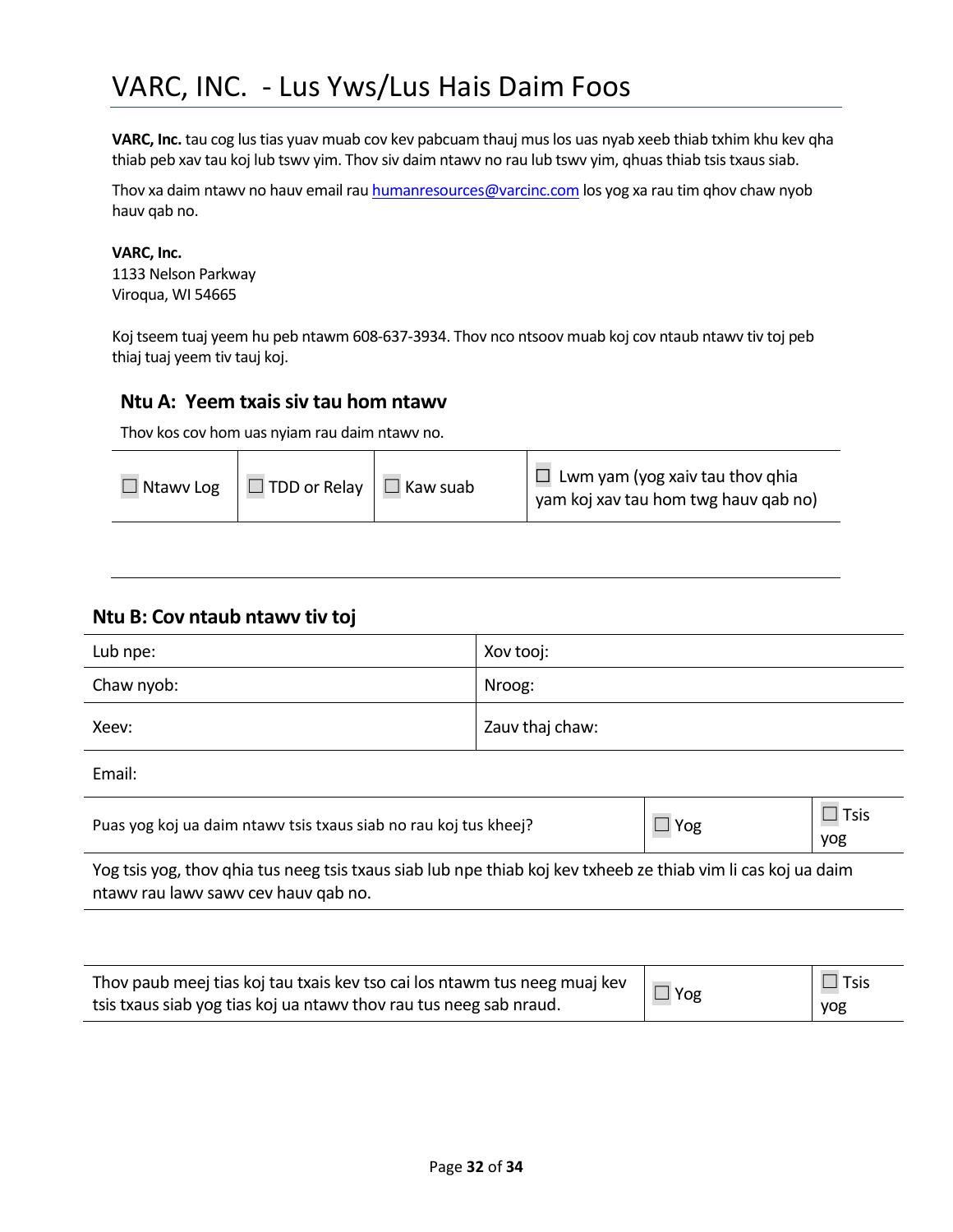## **Ntu C: Hom lus**

| Cov lus koj muab? Thov kos pawg twg koj hom lus yog dab tsi.                                         |                        |                                      |         |  |  |
|------------------------------------------------------------------------------------------------------|------------------------|--------------------------------------|---------|--|--|
| Kev yws                                                                                              | $\Box$ Lus ntuas       | $\Box$ Hais lus ghuas                | Lwm yam |  |  |
| Ohov twg hauv qab no qhia qhov xwm ntawm koj hom lus? Thov kos rau ib lossis ntau dua cov npov xaiv. |                        |                                      |         |  |  |
| Haiv neeg                                                                                            | Tawy ngaij             | Haiv neeg twg<br>Kev ntseeg          |         |  |  |
| Hnub nyoog                                                                                           | $\Box$ Tub los ntxhais | $\Box$ Muaj pluag<br>Kev pab cuam    |         |  |  |
| Tsis Paub Lus Askiv Zoo Txaus                                                                        |                        | Txoj cai mikas xiam oob qhab (A.D.A) |         |  |  |

## **Ntu D: Lus txhawb ntxiv**

| Thov teb cov lus nug hauv qab no hais txog koj cov lus muab                                       |                                           |                             |            |
|---------------------------------------------------------------------------------------------------|-------------------------------------------|-----------------------------|------------|
| Puas yog qhov xwm txheej tshwm sim rau hom<br>kev pab cuam txuas ntxiv no? Thov khij lub<br>npov. | $\Box$ Tsheb rau<br>neeg xiam oob<br>ghab | $\Box$ Tsheb ntiav ua<br>ke | Tsheb npav |
| Hnub tim ntawm qhov tshwm sim yog dab tsi?                                                        |                                           |                             |            |
| Lub sijhawm ntawm ghov tshwm sim yog dab<br>tsi?                                                  |                                           |                             |            |
| Lub npe ntawm tus neeg lossis cov neeg ua<br>haujlwm koom tes hu li cas?                          |                                           |                             |            |
| Lub npe ntawm tus neeg lossis lwm cov neeg<br>koom tes hu li cas?                                 |                                           |                             |            |
| Lub npe ntawm txoj kev koj caij tsheb yog li<br>cas? Yog koj paub?                                |                                           |                             |            |
| Lub hom phiaj koj tau mus rau thaum qhov<br>teeb meem tshwm sim yog li cas?                       |                                           |                             |            |
| Lub chaw thaum ghov teeb meem tshwm sim<br>nyob rau qhov twg?                                     |                                           |                             |            |
| Puas yog kev siv lub tshuab pabcuam txav tau<br>koom nrog hauv qhov xwm txheej?                   | $\Box$ Yog                                | $\Box$ Tsis Yog             |            |
| Yog muaj lus ntxiv, thov ntxiv ib gho lus piav<br>ghia ntxiv txog ghov xwm txheej.                |                                           |                             |            |